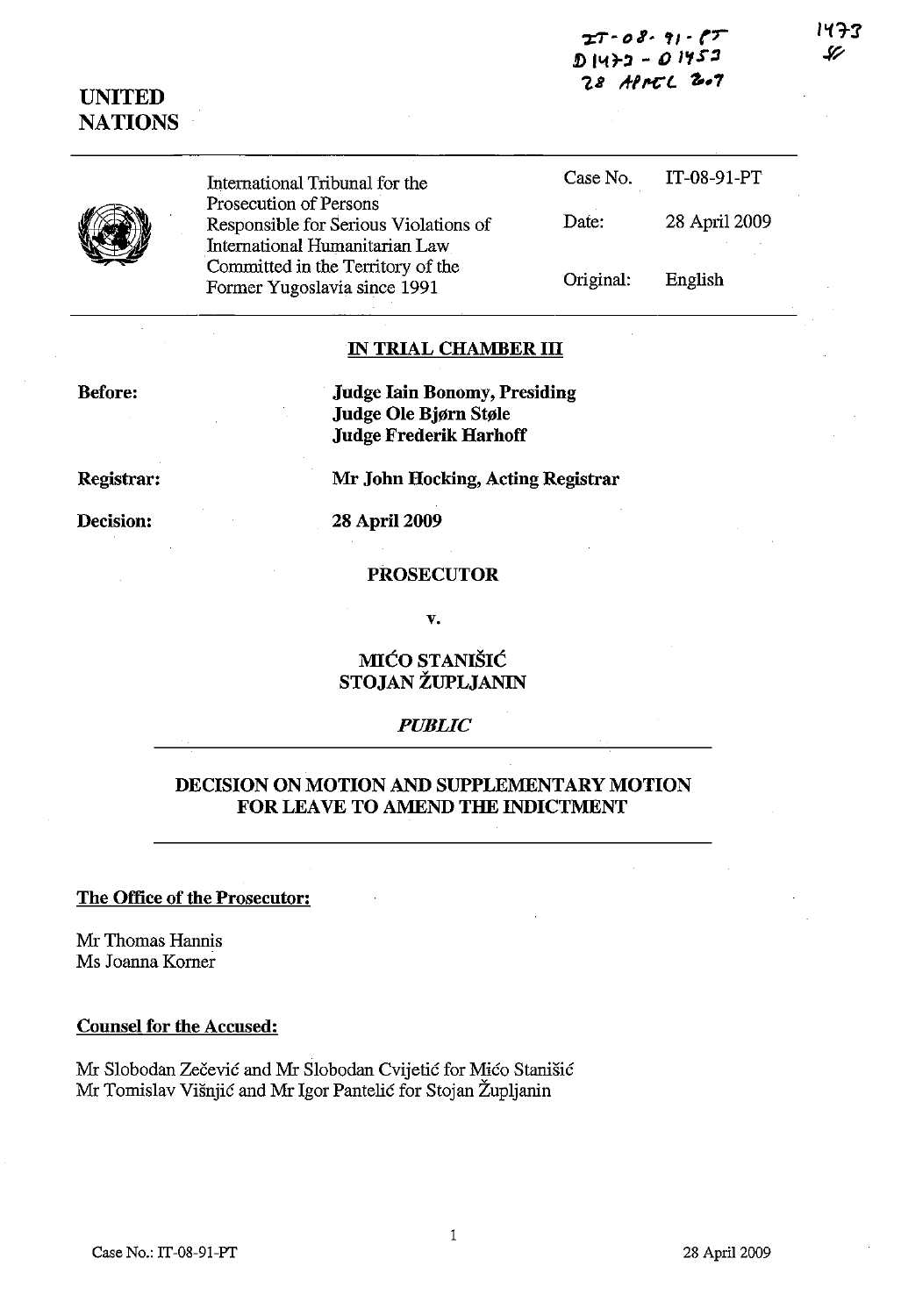### 1. Background

1. Trial Chamber III ("Chamber") of the International Criminal Tribunal for the Prosecution of Persons Responsible for Serious Violations of International Humanitarian Law Committed in the Territory of the former Yugoslavia since 1991 ("Tribunal") is seized of the "Prosecution Motion for Leave to Amend the Consolidated Indictment" filed on 1 December 2008 ("Motion") and the "Prosecution's Supplement to the Prosecution Motion of 1 December 2008 for Leave to Amend the Consolidated Indictment, with Confidential and *Ex Parte* Annexes" filed confidentially and partially *ex parte* on 2 March 2009 ("Supplementary Motion"), whereby the Prosecution seeks a number of amendments to the Indictment and Schedules thereto. It also requests leave to exceed the prescribed word limit. On 17 March 2009, the Prosecution filed a "Corrigendum to Prosecution's Supplement to the Prosecution Motion of 1 December 2008 for Leave to Amend the Consolidated Indictment, With Confidential and *Ex Parte* Annexes" ("Corrigendum to the Supplementary Motion").

2. . On 8 December 2008, in a submission concerning another matter, Counsel for Stojan Zupljanin ("Zupljanin Defence") indicated that he declined to make subrnissions with respect to the Motion until the Trial Chamber ruled on previous Defence challenges to the Indictment.<sup>1</sup> On 15 December 2008, Counsel for Mico Stanisic ("Stanisic Defence") filed the "Response Filed on Behalf of Mr Mico Stanisic Concerning Proposed Amended Consolidated Indictment", containing a notice similar to the one given by the Zupljanin Defence.

3. On 13 March 2009, the Stanisic Defence filed the "Mico Stanisic Defence *Response* to Prosecution's Supplement to the Prosecution's Motion of 1 December 2008 for Leave to Amend the Consolidated Indictment" ("Stanisic Response to the Supplementary Motion") requesting that the Supplementary Motion be denied in its entirety, and requesting leave to exceed the prescribed word limit. On 16 March 2009, the Zupljanin Defence filed "Stojan Zupljanin's Response to the Prosecution's Confidential 2 March 2009 Supplement to Its Motion of 1 December 2008 for Leave to Amend the Consolidated Indictment" ("Župljanin Response to the Supplementary Motion") again declining to make submissions until previous challenges had been ruled upon.

4. At the Status Conference on 20 March 2009, the Defence teams were instructed to file responses to the Prosecution's Motion by 2 April 2009.<sup>2</sup> The Stanistic Defence filed the "Mico" Stanisic Response to Prosecution Motion for Leave to Amend the Consolidated Indictment" on 30 March 2009 ("Stanisic Response to the Motion"), requesting the Chamber to deny both Prosecution

<sup>&</sup>lt;sup>1</sup> "Stojan Župljanin's Reply to the Prosecutor's Response on the 29 September 2008 Indictment".

<sup>&</sup>lt;sup>2</sup> Transcript of hearing,  $20$  March 2009, p ("T") 15.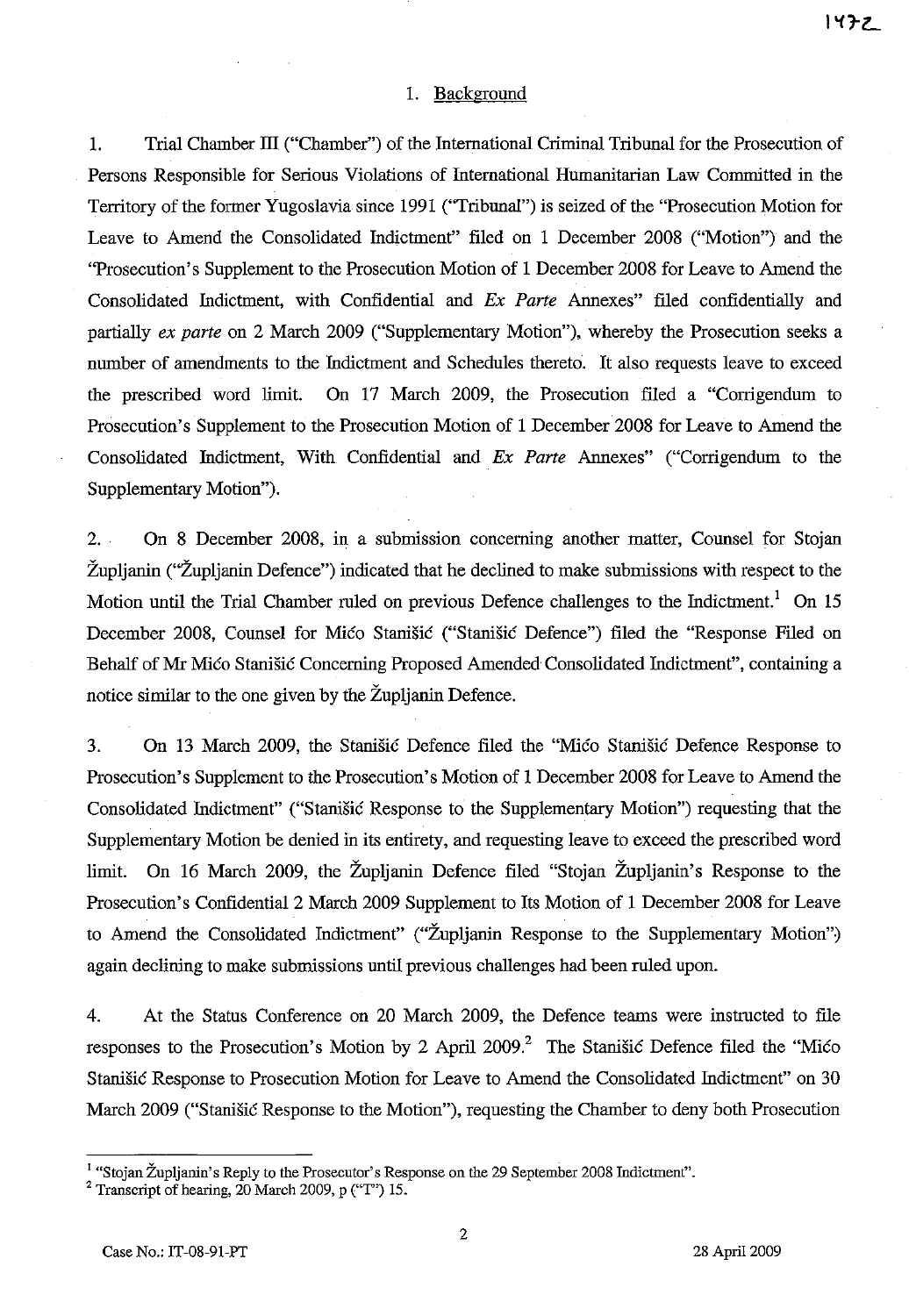motions for amendment. On 2 April 2009, the Zupljanin Defence filed confidentially the "Stojan Zupljanin's Response to the Prosecution's Motions for Leave to Amend the Consolidated Indictment" ("Zupljanin Response to the Motion"), whereby it partially opposes the Motion and the Supplementary Motion. The Chamber notes that, strictly speaking, these Responses were only to address issues raised in the Motion. However, in view of the unusual order of submissions regarding the proposed amendments to the Indictment, the Chamber will also take note of other matters raised in these Responses.

5. On 19 March 2009, the Prosecution filed the "Prosecution's Motion for Leave to Reply and Proposed Reply to Mićo Stanišić Defence Response to Prosecution's Supplement to the Prosecution Motion of I December 2008 for Leave to Amend the Consolidated Indictment" ("Reply to the Stanišić Response to the Supplementary Motion"), whereby it requests leave to reply and replies to the Stanišić Response to the Supplementary Motion. On 7 April 2009, the Prosecution filed the "Prosecution's Motion for Leave to Reply and Proposed Reply to Stojan Zupljanin's Response to the Prosecution's Motions for Leave to Amend the Consolidated Indictment" ("Reply to the Zupljanin Response to the Motion"), whereby it requests leave to reply and replies to the Zupljanin Response to the Motion. Leave to reply will be granted in both cases.

6. On 14 April 2009, the Zupljanin Defence filed "Stojan Zupljanin's Proposed Rejoinder to the Prosecution's Proposed Reply to Zupljanin's Response to the Prosecution's Motions for Leave to Amend the Consolidated Indictment" ("Župljanin Rejoinder"). On 17 April 2009 the Stanišić Defence filed "Mr Mićo Stanišić's Submission to join Stojan Župljanin's Proposed Rejoinder to the Prosecution's Proposed Reply to Župljanin's Respone to the Prosecution's Motion for Leave to Amend the Consolidated Indictment" ("Stanišić Rejoinder"). Such rejoinders are not envisaged by the Rules of Procedure and Evidence ("Rules"). Nor was their submission ordered by the Chamber. The Chamber will not consider them.

# 2. Submissions

### (a) Prosecution's Motion

7. In its Motion the Prosecution seeks to amend the *mens rea* allegations in the Indictment so as to clarify the *mens rea* for the crimes and modes of responsibility alleged.<sup>3</sup> It further proposes to amend the Indictment to plead expressly that the Accused Župljanin and the Accused Stanišić had "effective control" over their respective subordinates.<sup>4</sup> The Prosecution proposes that the acts described in subparagraph 12(b) of the Indictment constitute material facts which would also

<sup>&</sup>lt;sup>3</sup> Motion, para 9.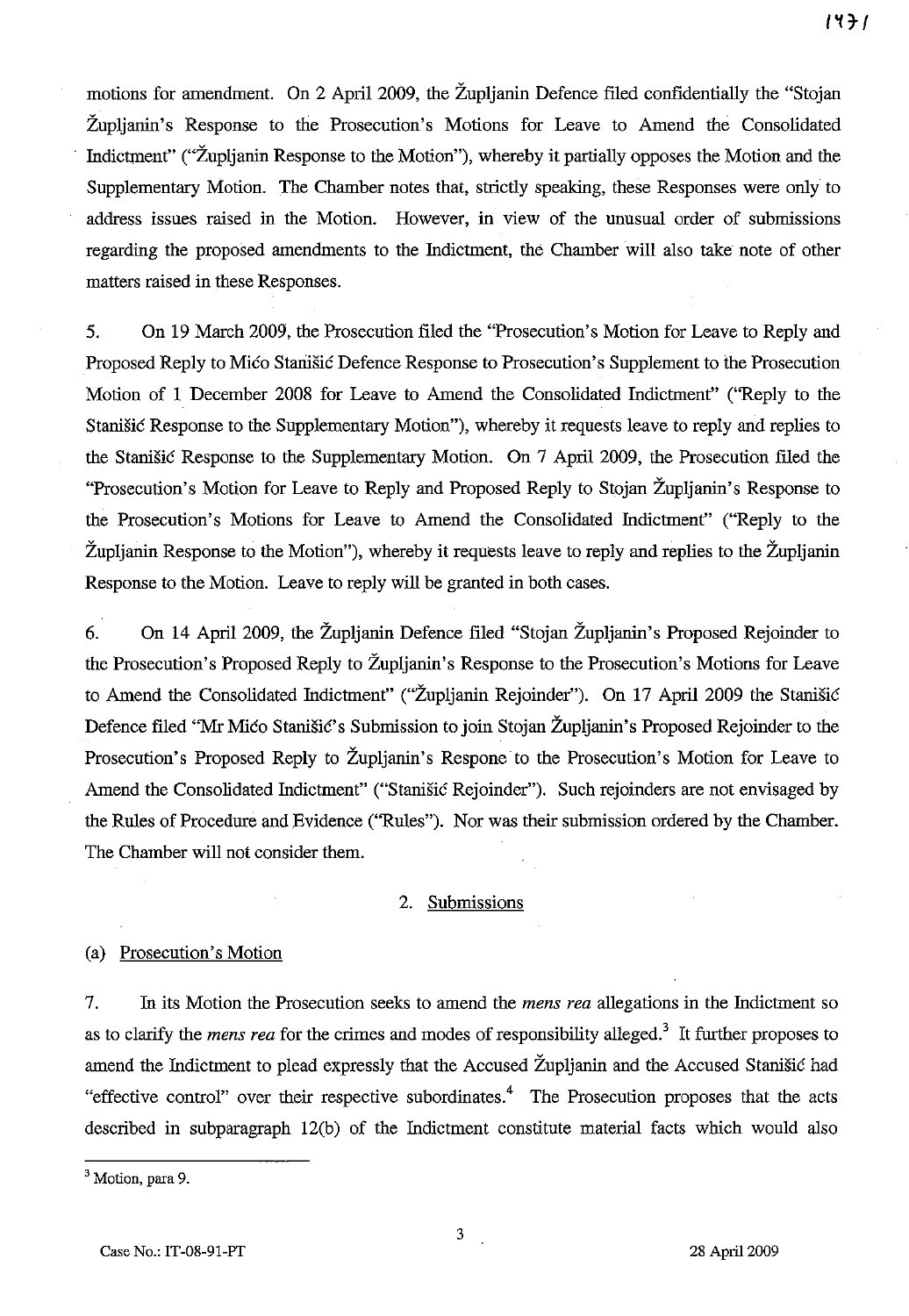support the modes of liability of ordering, planning and instigating.<sup>5</sup> The Prosecution finally proposes to correct a number of details it designs typographical errors.<sup>6</sup> The Stanistic Defence and the Zupljanin Defence refer to a decision given by the Trial Chamber with respect to motions challenging the form of the Indictment,<sup>7</sup> and submit that the Trial Chamber denied previous challenges to the pleading of *mens rea* and effective control. They contend that granting the sought amendments would be inconsistent with the Decision on the Form of the Indictment.<sup>8</sup>

(b) Prosecution's Supplementary Motion

8. The Prosecution's Supplementary Motion seeks to correct what it terms ambiguities and oversights in the Indictment Schedules, in order to render the crime incidents and sites charged clearer and more complete.<sup>9</sup> Further, the Prosecution seeks to add five new allegations to the Indictment Schedules, which will "conform the crimes charged against the Accused to the evidence the Prosecution intends to present at trial".<sup>10</sup> It submits that although these new factual allegations constitute new charges, they will not place a disproportionately heavy additional burden on the Accused in preparing their respective cases, as these charges are limited in scope, and for the majority of them the Prosecution will not be required to call additional witnesses at trial or to disclose additional materials to the Accused.<sup>11</sup> It also alleges that the Accused were put on notice of these new charges through, *inter alia,* the evidence discussed in the Prosecution's Pre-Trial Brief with respect to the Accused Stanisic.<sup>12</sup> According to the Prosecution, the new charges are important to the Prosecution's case and are closely interrelated with other allegations already existing in the Indictment.<sup>13</sup> Their addition will allegedly provide a more complete and coherent understanding of the Prosecution's case.<sup>14</sup>

9. The Stanisic Defence submits that granting the Prosecution's Supplementary Motion would constitute an impermissible interference with the fair trial rights of the Accused Stanisic, as set out in Articles 20 and 21 of the Statute of the Tribunal ("Statute").<sup>15</sup> In particular, the Stanistic Defence contends that the amendments sought in the Supplementary Motion termed correcting errors and ambiguities are not confined to such correcting, but, rather, they add new charges, new crime sites

<sup>&</sup>lt;sup>4</sup> Motion, para 10.

Motion, para 12.

Motion, para 13.

<sup>7</sup>*Prosecutor v. Mico Stanisic and Stojan Zup/janin,* Case No. IT-08-91-PT, "Decision on Mico StanisiC's and Stojan Zupljanin's Motions on Form of the Indictment", 19 March 2009 ("Decision on the Form of the Indictment").

<sup>8</sup> Stanisic Response to the Motion, paras 25, 27; Zupljanin Response to the Motion, para 10.

Supplementary Motion, paras 2, 10-16.

<sup>&</sup>lt;sup>10</sup> Supplementary Motion, paras 2, 17-24.

<sup>&</sup>lt;sup>11</sup> Supplementary Motion, paras 26, 27; Reply to the Stanišic Response to the Supplementary Motion, para 3.

<sup>&</sup>lt;sup>12</sup> Supplementary Motion, para 27.

<sup>&</sup>lt;sup>13</sup> Reply to the Stanišić Response to the Supplementary Motion, para 3.

<sup>&</sup>lt;sup>14</sup> Supplementary Motion, para 28.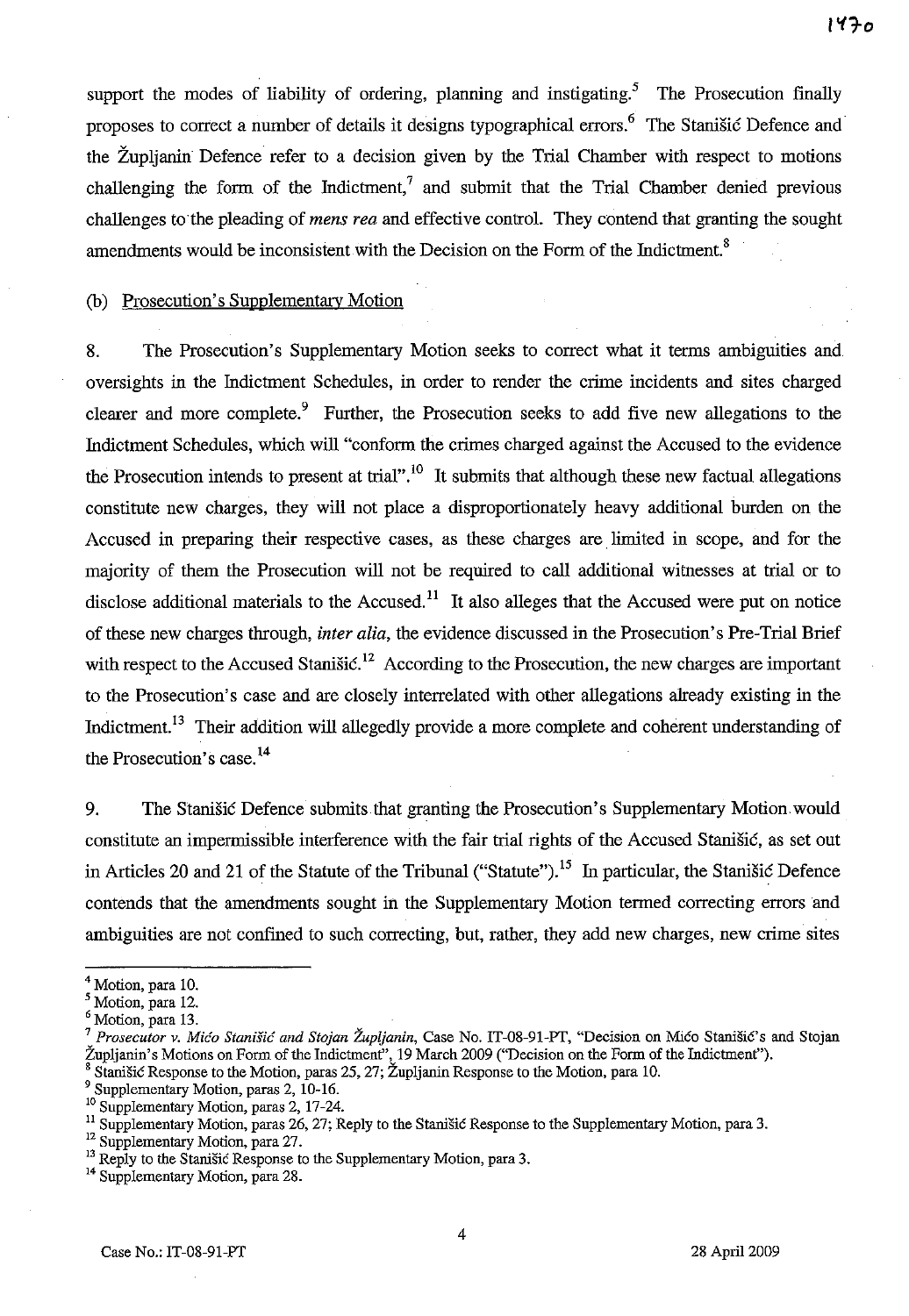and a broader timeframe, which is inconsistent with the Trial Chamber's previous directions to the Prosecution to restrict the scope of the charges against the Accused.<sup>16</sup> As regards the new allegations, the Stanišić Defence opposes all proposed amendments.<sup>17</sup> The Stanišić Defence submits that, should the proposed amendments be granted, the commencement of the proceedings would have to be postponed to allow the Defence to conduct additional investigations.<sup>18</sup>

10. The Zupljanin Defence submits that it has prepared for trial on the basis of the Consolidated Indictment and that any corrections extending the factual basis of the Accused's alleged crimes at this late stage are not consistent with fair trial principles and cause unfair prejudice.<sup>19</sup> As regards the amendments adding new charges to the indictment, the Zupljanin Defence refers to the submissions made by the Stanisic Defence.<sup>20</sup> The Župljanin Defence further contends that by requesting the addition of five new charges, the Prosecution appears to ignore the Trial Chamber's previous invitations to reduce the scope of the Indictment. $2<sup>1</sup>$ 

## 3. Law

11. Pursuant to Rule 50 of the Rules, the Prosecutor may amend an indictment at various stages of the proceedings. After the assignment of the case to a Trial Chamber, leave to amend the indictment is required. Pursuant to the Rule such leave shall not be granted unless the Trial Chamber or Judge is satisfied that there is evidence which satisfies the *prima facie* standard.<sup>22</sup> A Trial Chamber will normally exercise its discretion to pennit an amendment where the proposed amendment will facilitate the determination of the issues in the case<sup>23</sup> and not result in unfair prejudice to the accused when viewed in light of the circumstances of the case as a whole.<sup>24</sup>

12. In particular, the amendment must not deprive the accused of an adequate opportunity to prepare an effective defence.<sup>25</sup> When determining the prejudicial effect of the proposed amendment

<sup>&</sup>lt;sup>15</sup> Stanišić Response to the Supplementary Motion, paras 24-25; 28-31.

<sup>16</sup> Stanisic Response to the Supplementary Motion, para 26.

<sup>&</sup>lt;sup>17</sup> Stanišić Response to the Supplementary Motion, para 41.

<sup>&</sup>lt;sup>18</sup> Stanišić Response to the Supplementary Motion, para 49.

Župljanin Response to the Motion, para 15.

<sup>&</sup>lt;sup>20</sup> Zupljanin Response to the Motion, para 16.

Župljanin Response to the Motion, para 21.

Rule  $50(A)(ii)$  of the Rules, in conjunction with Article 19(1) of the Statute.

<sup>&</sup>lt;sup>23</sup> Prosecutor v. Radoslav Brdanin and Momir Talić, Case No. IT-99-36-PT, "Decision on Form of Further Amended Indictment and Prosecution Applicatiou to Amend", 26 June 2001 *("Brdanin* Decision"), para 50; *Prosecutor v. Ljube Boskoski and Johan Tarculovski,* Case No. IT-04-82-PT, "Decision on Prosecution Motion for Leave to Amend the Original Indictment and Defence Motions Challenging the Form of the Proposed Amended Indictment", 1 November 2005, para 7.

<sup>24</sup>*Brdanin* Decision, para 50; *Prosecutor v. Sefer Halilovic,* Case No. IT-01-48-PT, "Decision on Prosecutor's Motion Seeking Leave to Amend the Indictment", 17 December 2004 *("Halilovic* Decision"), para 22.

*<sup>25</sup> Prosecutor v. Vlastimir Bordevic,* Case No. *IT-05-87/1-PT,* "Decision on Prosecution Motion for Leave to Amend the Third Amended Joinder Indictment", 7 July 2008, para 9; Prosecutor v. Jovica Stanišić and Franko Simatović, Case No. *IT-03-69-PT,* "Decision on the Prosecution's Motion to Amend the Revised Second Amended Indictmenf'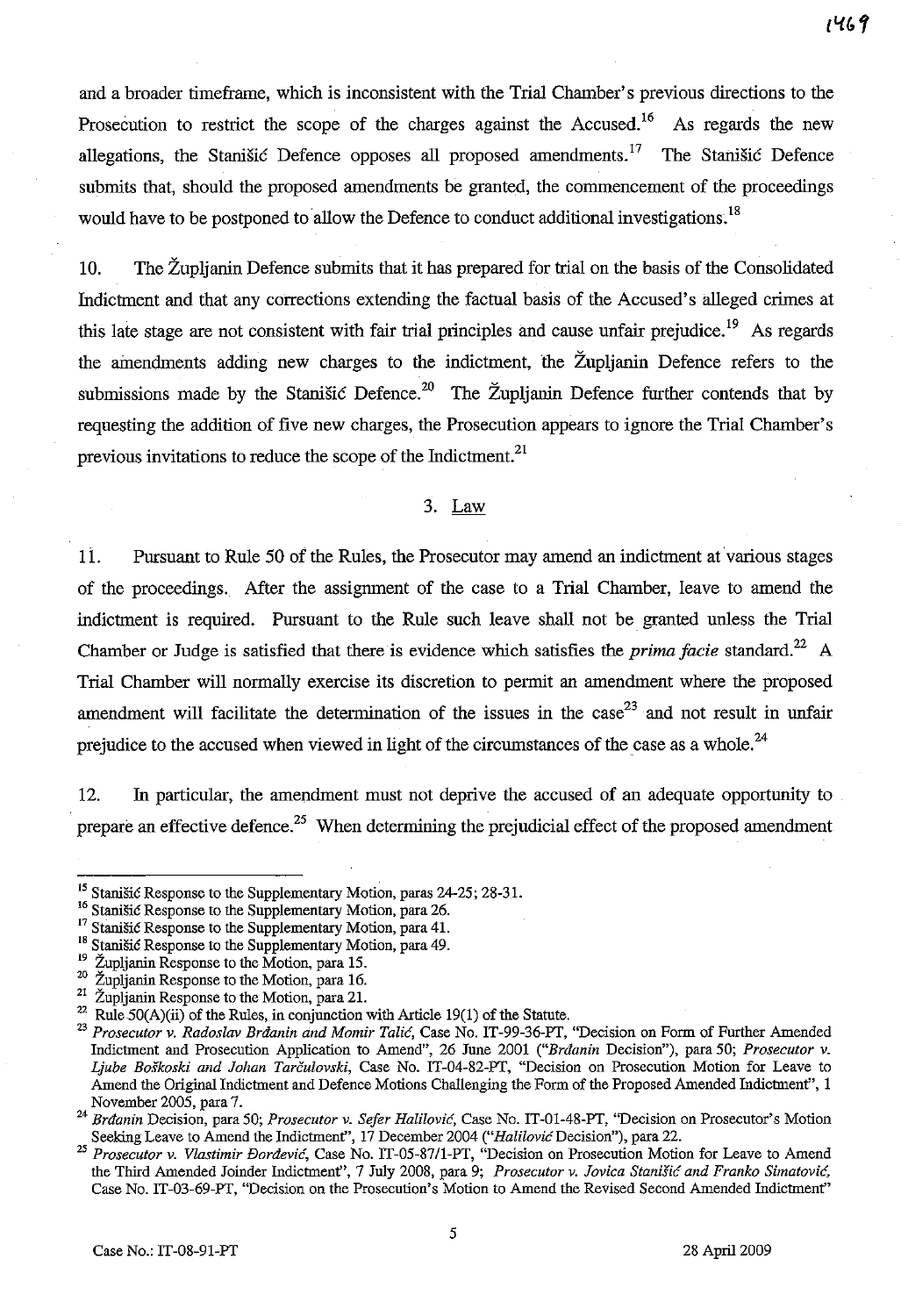the Chamber may examine whether the accused received prior notice that the Prosecution considered the facts added by the proposed amendment to be material facts it intended to prove at trial.<sup>26</sup> The Chamber may also look at the time when the amendment was requested: as a general rule, the closer to trial the Prosecution moves to amend the indictment, the more likely it is that the Trial Chamber will deny the motion on the ground that granting such leave would cause unfair prejudice to the accused by depriving him of an adequate opportunity to prepare an effective defence. $27$ 

13. Another factor for the Chamber to consider is whether granting the proposed amendment would adversely affect the accused's right under Article 21 of the Statute to be tried without undue delay.<sup>28</sup> The possibility of delay in proceedings must be weighed against the benefits to the accused and the Chamber that the amendment may bring, such as the simplification of proceedings, a more complete understanding of the Prosecution's case, and the avoidance of possible challenges to the indictment or evidence presented at trial.<sup>29</sup> In assessing whether undue delay would be caused, a Trial Chamber may consider the course of the proceedings thus far, including the diligence of the Prosecution in advancing the case and the timeliness of the motion, but also the expected effect of the amendment on the overall proceedings.<sup>30</sup>

14. Leave to amend the indictment is more likely to be granted where amendments do not result in the addition of "new charges", as the addition of such charges risks delaying the start of trial by

*<sup>(&</sup>quot;Stanis;': and SimatovicDecision"),* 4 July 200S, para 23; *Prosecutor v. Dragomir Milosevic,* Case No. IT-9S-29/1- PT, "Decision on Amendment of the Indictment and Application of Rule 73 *bis(D)",* 12 December 2006 *("Dragomir Milosevic* Decision"), para 10; *Prosecutor v. Vujadin Popovic et al.,* Case Nos. IT-05-SS-PT, IT-05-SS/1-PT, "Decision on Further Amendments and Challenges to the Indictment", 13 July 2006 *("Popovic* Decision"), para 9; *Prosecutor v.Ljube Boskoski and lohan Tarculovski,* Case No. IT-04-S2-PT, "Decision on Prosecution's Motion to Amend the Indictment and Submission of Proposed Second Amended Indictment and Submission of Amended Pre-Trial Brief', 26 May 2006 *("Boskoski and Tarculovski* Decision"), para 10; *Prosecutor v. Milan Milutinovic et al.,*  Case No. IT-05-87-PT, "Decision on Motion to Amend the Indictment", 11 May 2006 ("Milutinovic Decision"), para *10; Halilovic* Decision, para 23.

*<sup>26</sup> Prosecutor v. Mladen Naletilic and Vinko Martinovic,* Case No. IT-9S-34-A, Appeal Judgement, 3 May 2006, para 27; *Prosecutor v. Tihomir BlaSkic,* Case No. IT-95-14-A, Appeal Judgement, 29 July 2004, para 237, referring to: *Prosecutor v. Zoran Kupreškić*, Case No. IT-95-16-A, Appeal Judgement, 23 October 2001, para 496.

<sup>27</sup>*Dragomir Milosevic* Decision, para 10; *Prosecutor v. Rasim Delic,* Case No. IT-04-S3-PT, "Decision on Defence Motion Alleging Defects in the Form of the Indictment and Order on Prosecution Motion to Amend the Indictment", 13 December 2005, para 62.

*<sup>28</sup> Prosecutor v. Edouard Karemera et al.,* Case No. ICTR-9S-44-AR73, "Decision on Prosecutor's Interlocutory Appeal Against Trial Chamber III Decision of 8 October 2003 Denying Leave to File an Amended Indictment", 19 December 2003, para 13 *("Karemera* Decision"); *Boskoski and Tarculovski* Decision, para 10; *Milutinovic* Decision, para 10; *Prosecutor v. Ljubisa Beara,* Case No. IT-02-5S-PT, "Decision on Prosecution Motion to Amend the Indictmenf', 24 March 2005 *("Beara* Decision"), p 2; *HalilovicDecision,* para 23; *Popovic* Decision, para 10.

<sup>29</sup>*Popovic* Decision, para 10; *BoSkoski and Tarculovski* Decision, para 12.

<sup>&</sup>lt;sup>30</sup> Karemera Decision, para 15; *Stanišić and Simatović* Decision, para 25; *Boškoski and Tarčulovski* Decision, para 10; *Popovic* Decision, para 10. *See* also *Prosecutor v. Milan Lukic and Sredoje Lukic,* Case No. IT-9S-32/1-PT, "Decision on Prosecution Motion Seeking Leave to Amend the Second Amended Indictment and on Prosecution Motion to Include UN Security Council Resolution lS20 (200S) as Additional Supporting Material to Proposed Third Amended Indictment as well as on Milan Lukic's Request for Reconsideration or Certification of the Pre-Trial Judge's Order of 19 June 200S", S July 200S, paras 54 and 62.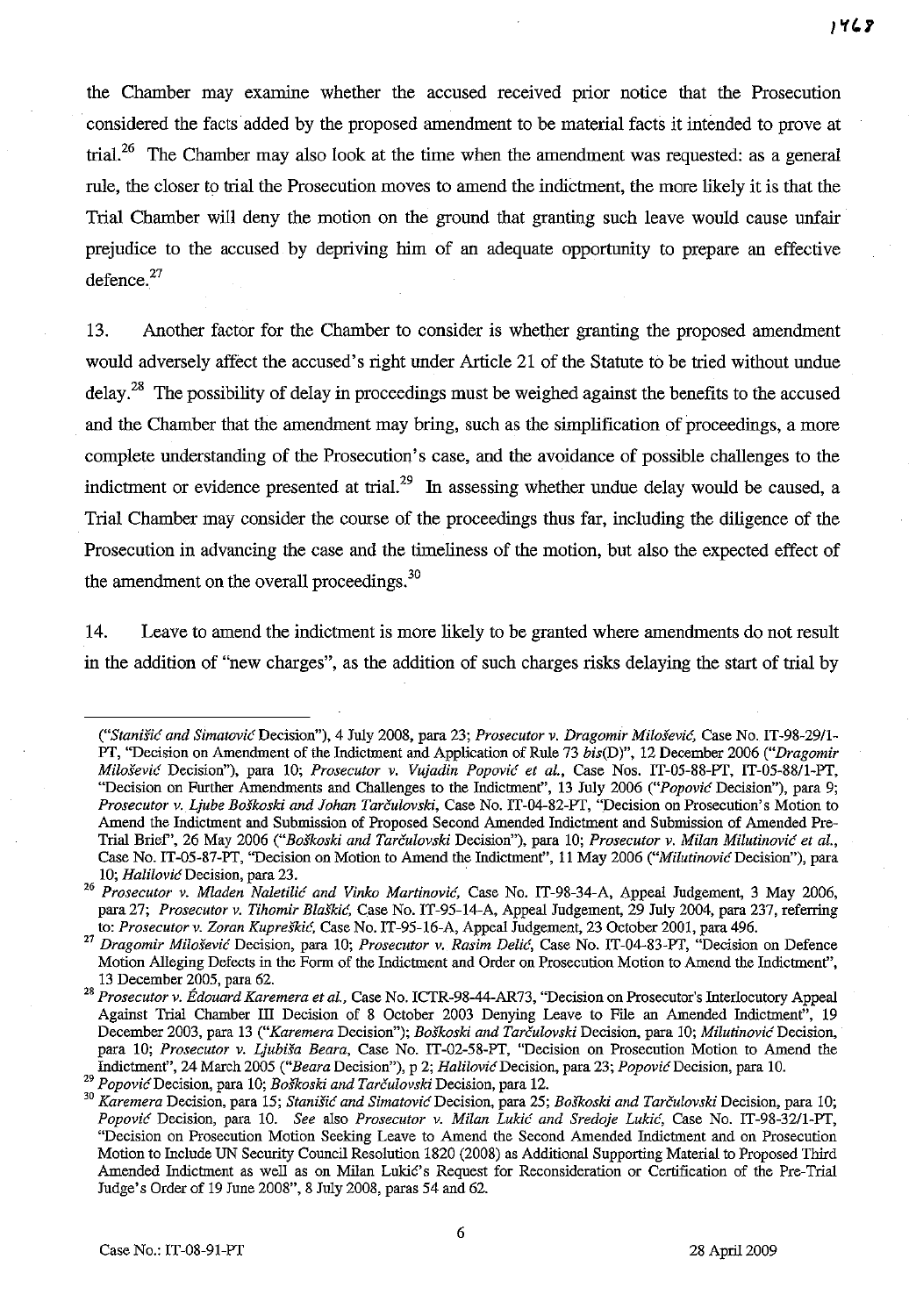$1467$ 

triggering the procedural consequences of Rules  $50(B)$  and  $(C)$ .<sup>31</sup> An amendment adds a new charge when it introduces "a basis for conviction that is factually and/or legally distinct from any already alleged in the indictment. $1.32$  The requirements of a further appearance and an additional period for filing preliminary motions mean that delay is inevitable if the amendment constitutes a new charge.<sup>33</sup> That delay, when considered in the circumstances of a given case, could cause unfair prejudice to the accused.<sup>34</sup>

## 4. Discussion

15. The Chamber notes at the outset that some of the proposed amendments relate to the issues discussed in the Decision on the Form of the Indictment. Both the Stanistic and Župljanin Defence contend that the Motion should be considered moot with regard to these issues. The Chamber, however, notes that while in that Decision the Trial Chamber examined whether the Indictment was "pleaded with sufficient particularity",  $35$  it will now examine whether the amendments proposed by the Prosecution "will facilitate the determination of the issues in the case". 36 The Chamber is of the view that it may allow amendments also with respect to facts that are pleaded in the Indictment with sufficient particularity, when the Chamber is satisfied that the proposed amendments will further increase the clarity of pleading and will not result in unfair prejudice to the Accused. The Chamber will thus proceed on the basis that the previous finding of "sufficient particularity" with respect to the pleading of a fact in the Indictment does not preclude the Chamber from allowing an amendment with respect to that fact.

## (a) *Mens rea*

16. The Prosecution proposes to amend the Indictment by clarifying the *mens rea* of the Accused required for the charges and modes of responsibility alleged. It asserts that this amendment will provide greater clarity.<sup>37</sup> The Stanistic Defence objects to this amendment and submits that it does not merely clarify the *mens rea,* but rather formulates it differently and "shifts it from *dolus eventualis* to *dolus directus.* 38 The Zupljanin Defence contends that the proposed

<sup>31</sup> *Popovic* Decision, para 10. *See* also *Halilovic* Decision, para 24; *Prosecutor v. Ante Gotovina et. aI.,* Case No. IT-06-90-PT, "Decision on Ante Gotovina's Motion Pursuant to Rule 73 Requesting Pre-Trial Chamber to Strike Parts of Prosecution' s Pre-Trial Brief Constituting Effective Amendment of the Joinder Indictment, and on Prosecution's Motion to Amend the Indictment", 14 February 2008 *("Gotovina* Decision"), para 21.

**<sup>32</sup>***HalilovicDecision,* **para 30;** *Gotovina* **Decision, para 21.** 

**<sup>33</sup>***HalilovicDecision,* **para 24.** 

*<sup>&</sup>quot;Popovic* Decision, para 10; *Prosecutor v. Rasim Delic,* Case No. IT-04-83-PT, "Decision on the Prosecution's Submission of Proposed Amended Indictment and Defence Motion Alleging Defects in Amended Indictment", 30 June 2006 para 22; Halilović Decision, para 24.

<sup>&</sup>lt;sup>35</sup> Decision on the Form of the Indictment, para 7.

*<sup>36</sup> See supra* para 11.

<sup>&</sup>lt;sup>37</sup> Motion, para 9.

<sup>&</sup>lt;sup>38</sup> Stanišić Response to the Motion, paras 21-24.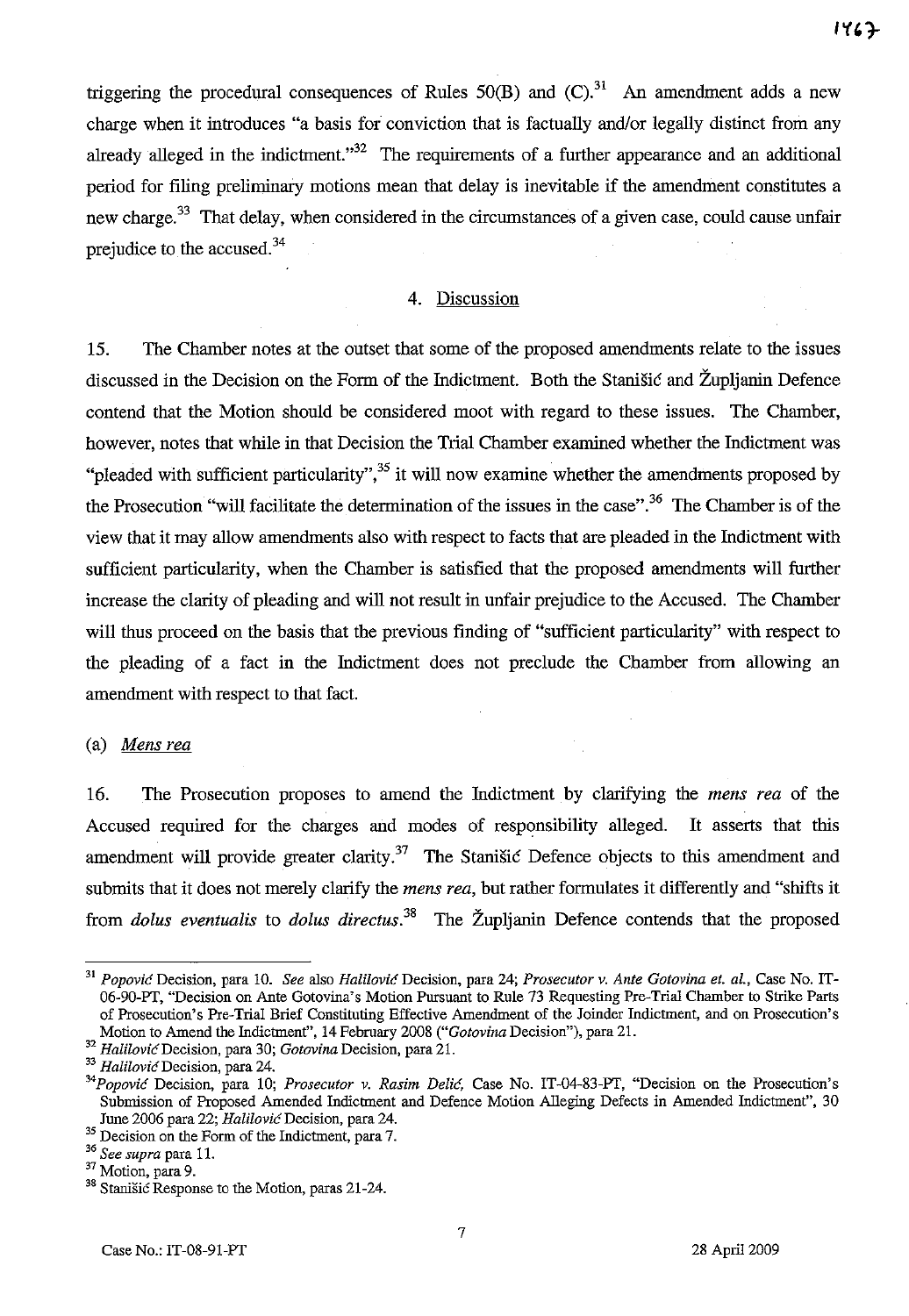amendments to the pleading of *mens rea* improperly lower the required standard for the third form of joint criminal enterprise ("JCE"). $^{39}$ 

17. As discussed in the Decision on the Form of the Indictment, the Indictment does not expressly allege the specific *mens rea* with respect to the Accused Zupljauin's responsibility under Article  $7(1)$  of the Statute. However, the allegations regarding the Accused Župlianin's participation in the alleged JCE and the allegations detailed in paragraphs 12-23 may all serve as evidentiary facts to establish the requisite *mens rea,* and therefore the pleading of *mens rea* was found to be sufficiently clear.40 The pleading of *mens rea* with respect to the Accused Stauisic is similar.

18. The amendments proposed by the Prosecution add express allegations of *mens rea* with respect to the modes of liability under Article 7(1) of the Statute. In particular, in paragraph 13 of the Indictment, setting out the objective of the alleged JCE, the Prosecution seeks to add a passage to the effect that each Accused had the intent for the commission of the charged crimes. In paragraphs 15 and 16 of the Indictment the Prosecution proposes to add information regarding the Accused's *mens rea* with respect to the alleged aiding and abetting, instigating, planning and ordering. The Chamber is satisfied that these proposed additions are consistent with the jurisprudence and clarify rather than alter the Prosecution case.<sup>41</sup>

19. The Prosecution also proposes to amend paragraph 14 conceruing the third form of JCE. It seeks to replace the following passage:

". .. insofar as the crimes enumerated in Counts 1 to 8 of this Indictment were not within the objective of the JCE, those crimes were the natnral and foreseeable consequences of the execution of the JCE and Mico STANIŠIC and Stojan ŽUPLJANIN were each aware that such crimes were the natnral and foreseeable outcome of the execution of the JCE"

with the following one:

<sup>&</sup>lt;sup>39</sup> Župljanin Response to the Motion, para 11.

<sup>&</sup>lt;sup>40</sup> Decision on the Form of the Indictment, paras 44-46.

<sup>41</sup> As regards JCE, *see Prosecutor v. Milan Martie,* Case No IT-95-11-T, Judgement, 12 June 2007, para 439, as approved by the Appeals Chamber, *Prosecutor v. Milan Martie,* Case No. IT-95-11-A, Appeal Judgement, 8 October *2008 ("Martie* Appeal Judgement"), paras 68 and 79; *Prosecutor v. Radoslav Brdanin,* Case No. IT-99-36-A, Appeal Judgement, 3 April 2007 *("Brdanin* Appeal Judgement"), para 365; *Prosecutor v. Dusko Tadie,* Case No. IT-94-1-A, Appeal Judgement, 15 July 1999, paras 220, 228; as regards aiding and abetting, *see Prosecutor v. Milan Milutinovie et ai,* Case No. IT-05-87-T, Judgement, 26 February 2009 *("Milutinovie* Trial Judgemenf'), volume 1, para 93; *Prosecutor v. Vidoje Blagojevie and Dragan Jokie,* Case No. IT-02-60-A, Appeal Judgement, 9 May 2007, para 127; *Prosecutor v. Ziatko Aleksovski,* Case No. IT-94-14/1-A, Appeal Judgement, 24 March 2000, para 162; as regards instigating, *see Milutinovie* Trial Judgement, volume 1, para 83; *Brdanin* Appeal Judgement, para 269; *Prosecutor v.Dario Kordie and Mario Cerkez,* Case No. *IT-94-14/2-A,* Appeal Judgement, 17 December 2004 *("Kordie and*  Čerkez Appeal Judgement''), para 32; as regards planning, *see Milutinović* Trial Judgement, volume 1, para 81; *Kordić and Cerkez* Appeal Judgement, para 31; as regards ordering, *see Milutinovie* Trial Judgement, volume 1, para 85; *Martie* Appeal Judgement, paras 221-222; *Kordie and Cerkez* Appeal Judgement, paras 28, 30.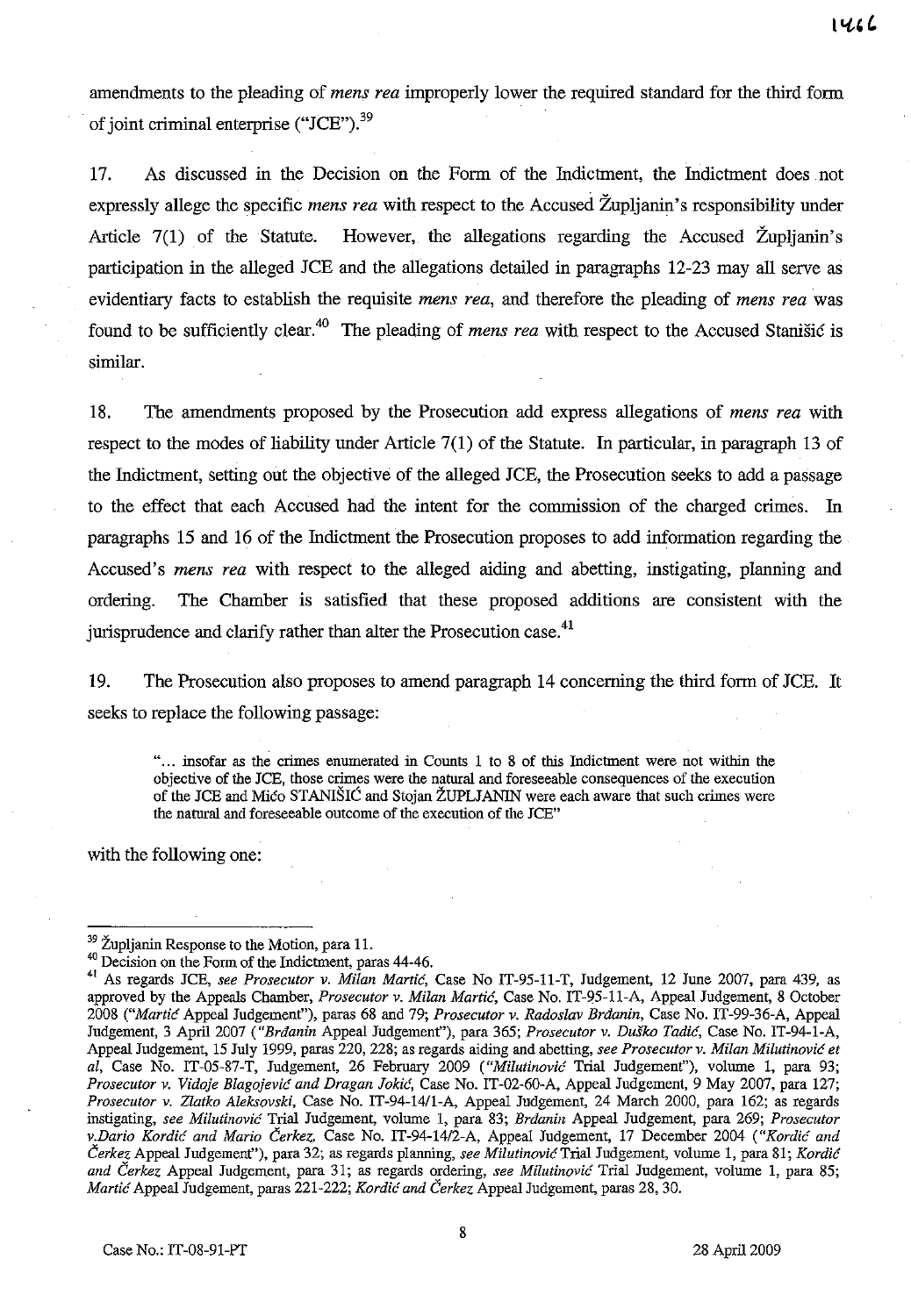". .. insofar as the crimes enumerated in Counts 1 to 8 of this Indictment were not within the objective of the JCE, those crimes were foreseeable consequences of the execution of the JCE and Mico STANIŠIĆ and Stojan ŽUPLJANIN each willingly took that risk."

The addition of the words "willingly took that risk" is consistent with the jurisprudence. Similarly, the deletion of the word "natnral" relating to the consequences of the execution of the JCE appears consistent with recent judgements of the Appeals Chamber.<sup>42</sup>

20. These proposed amendments do not affect the substance of the allegations against the Accused. They add more clarity to the pleading of *mens rea.* The Chamber is satisfied that the proposed amendments will facilitate the determination of the issues in the case. It will allow these amendments.

21. In addition, the Prosecution proposes to add passages setting out the *mens rea* of the Accused and other members of the alleged JCE in relation to the crime of persecutions, in paragraphs 24 and 25 of the Indictment. The Chamber notes that the newly proposed passages repeat the elements of *mens' rea* with respect to participation in JCE set out in paragraphs 13 and 14, only adding that members of the alleged JCE shared the intent to commit the persecutory acts "on political, racial and/or religious grounds". However, these grounds are already listed elsewhere in the section concerning persecutions<sup>43</sup> and, in addition, another amendment, which the Chamber decided to allow, specifies that each Accused had the intent for the commission of the charged crimes. The Chamber recalls the Appeals Chamber's ruling that the requirement that participants in a basic or systemic form of JCE must share the required intent of the principal perpetrators applies also to the crime of persecutions, with respect to which "the Prosecution must demonstrate that the accused shared the common discriminatory intent of the joint criminal enterprise".<sup>44</sup> In view of this ruling, the Chamber finds the amendments to paragraphs 24 and 25 of the Indictment to be repetitive and unnecessary. They will not be allowed.

22. The Prosecution also proposes to add passages setting out the *mens rea* of the perpetrators of the alleged torture. The Chamber, however, notes that no such additional information is added with respect to the other Counts of the Indictment, including those charged under Article 5 of the Statute. For the sake of consistency, the Chamber finds it preferable not to include this information in the Indictment. It will not allow this amendment.

<sup>42</sup>*Prosecutor v. MomCilo Krajisnik,* Case No. IT-00-39-A, Appeal Judgement, 17 March 2009, footnote 1738; *Martie*  Appeal Judgement, paras 68, 79,83; *Brdanin* Appeal Judgement, paras 365, 411, 431.

Indictment, para 24.

<sup>44</sup>*Prosecutor v. Miroslav Kvocka et al.,* Case No. IT *-98-30/1-A,* Appeal Judgement, 28 February 2005, para 110.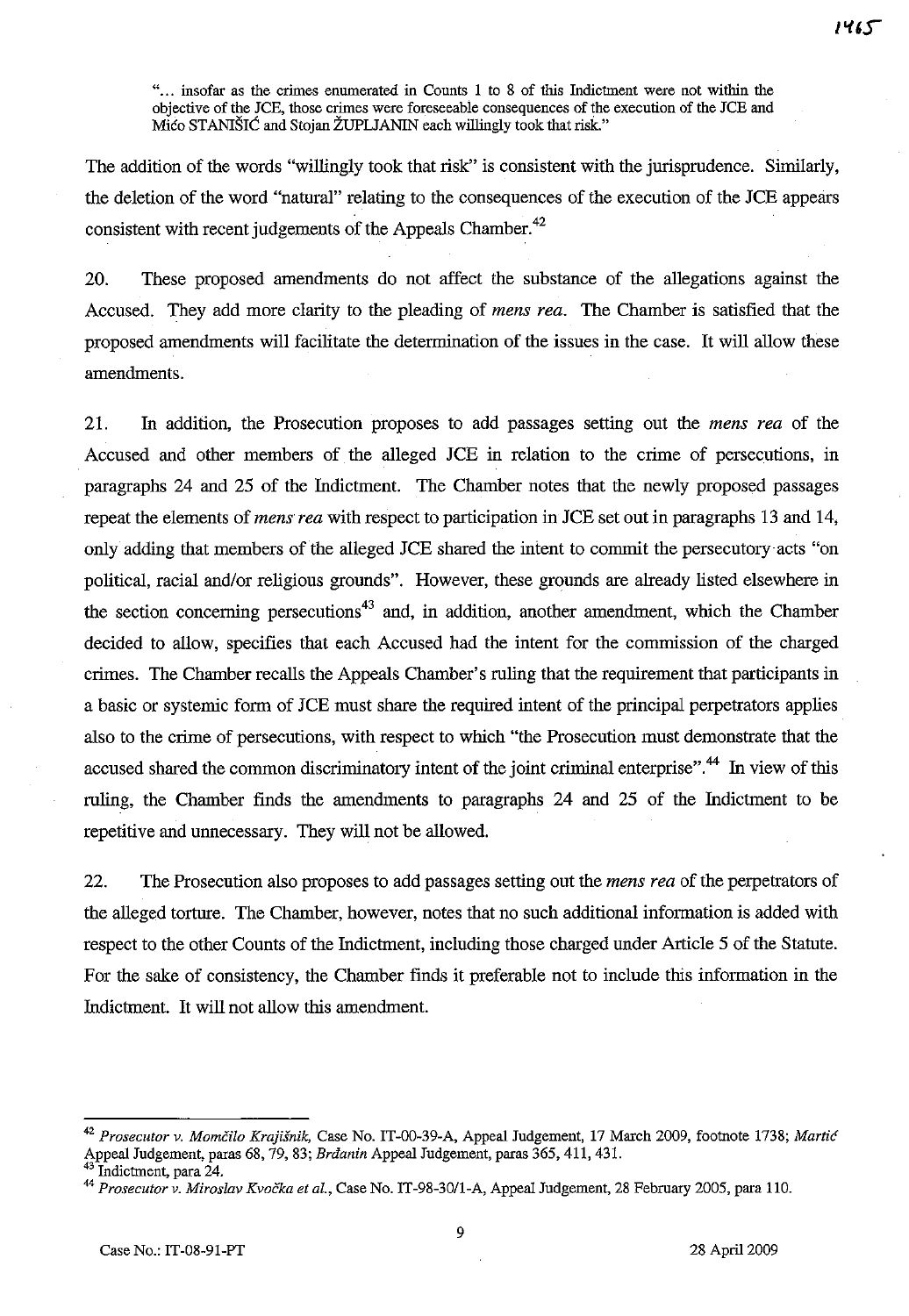#### (b) Effective control

23. The Prosecution proposes to amend the Indictment so that there is an express pleading that both Accused had "effective control" over their respective subordinates.<sup>45</sup> The Župljanin Defence does not object to the proposed amendment, but notes that the Decision on the Form of the Indictment found the current formulation to be sufficiently precise.<sup>46</sup> In that Decision, the Trial Chamber found that while the Prosecution must explicitly allege "effective control", this can be accomplished by setting out a combination of clear factual allegations and not just by using a particular phraseology.<sup>47</sup> The Chamber is of the view that adding the explicit allegation of "effective control" to the relevant factual allegations already included in the Indictment will further increase the clarity of the pleading of responsibility under Article 7(3) of the Statute. The Chamber will allow this amendment.

#### (c) Individual criminal responsibility under Article 7(1) of the Statute

24. The Prosecution proposes to amend paragraph 16 of the Indictment by adding reference to paragraph 12(b) and submits that this is aimed at providing "greater clarity to  $\check{Z}$ upljanin".<sup>48</sup> Paragraph 16 indicates which of the acts set out in subparagraphs  $12(a)$  to  $(g)$  give rise to his alleged individual criminal responsibility for ordering, planning, instigating or aiding and abetting. The Indictment alleges that the acts listed in subparagraphs  $12(d)$  to  $(g)$  are material to Stojan Zupljanin's responsibility for ordering, planning and instigation. In addition, the Prosecution charges him with aiding and abetting in relation to the acts set out in subparagraphs 12(a) to (g). The Prosecution submits that this is in line with the submission made by the Zupljanin Defence in its motion regarding the form of the Indictment, whereby the Defence purportedly contended that the acts set out in paragraph 12(b) "would also support the modes of liability of ordering, planning and instigating".<sup>49</sup> This is, however, not a proper representation of the position expressed in that motion. The Zupljanin Defence argued in its motion that the acts set out in, *inter alia,*  subparagraph 12(b) are "more akin to ordering, planning and instigating *than* subparagraphs 12(d) to (g)".<sup>50</sup> The position of the Defence was thus that the Accused Župljanin should be charged with ordering, planning and instigation in relation to the acts set out in subparagraph l2(b) rather than being charged with aiding and abetting in this connection.

<sup>&</sup>lt;sup>45</sup> Motion, para 10.

<sup>&</sup>lt;sup>46</sup> Župljanin Response to the Motion, para 12.

<sup>&</sup>lt;sup>47</sup> Decision on the Form of the Indictment, para 58.

<sup>&</sup>lt;sup>48</sup> Motion, para 12.

<sup>&</sup>lt;sup>49</sup> Motion, para 12.

<sup>50</sup>*Prosecutor* v. *M;co Stan;s;c and Stojan Zupljan;n,* Case No. IT-08-91-PT, "Stojan Zupljanin's Motion Challenging the Consolidated Indictment (and Motion for Exceeding the Prescribed Word Limit)", 17 November 2008, para 18 (emphasis added); Zupljanin Response to the Motion, para 13.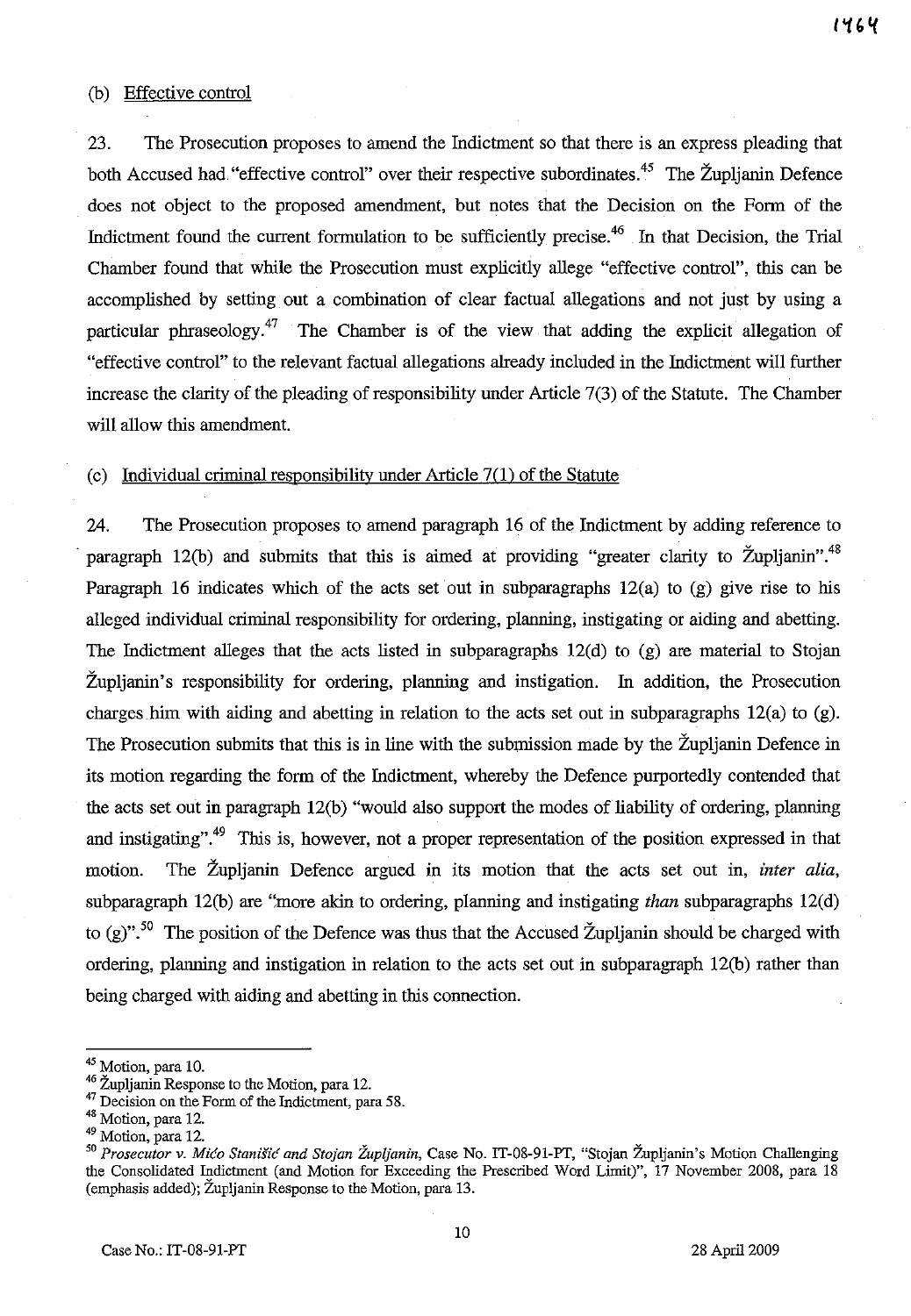25. The proposed amendment adds a mode of criminal liability to the three already charged in relation to the set of acts listed in subparagraph 12(b) of the Indictment. The Chamber is of the view that such amendment goes beyond a mere reformulation for the sake of greater clarity, as the Prosecution submits. The Chamber is not satisfied that the amendment will facilitate the determination of the issues in the case. The Chamber will not allow this amendment.

(d) "Minor typographical corrections"

26. The Prosecution proposes to replace the acronym "JCE" in paragraph 9 of the Indictment with the words "common criminal purpose". The proposed wording is more consistent with the language of the jurisprudence on JCE than the current formulation. The amendment will be allowed.

27. The Prosecution proposes to amend the Indictment by adding the word "and/" before "or" in paragraph 24 listing grounds for the alleged persecutions.<sup>51</sup> With the amendment, the grounds for the alleged persecutions would be "political, racial and/or religious". The proposed amendment adds clarity to the pleading of grounds for the alleged persecutions in that it clarifies that it is contended that there are cases of persecutions based on more than one of the listed grounds. The Chamber will allow this amendment. It is to be noted, however, that while such amendment is proposed in the paragraph setting out Mico Stanišic's responsibility relating to the alleged persecutions, there is no such proposal with respect to Stojan Zupljanin. If this is due to an oversight and the Prosecution intends to use the same formulation with respect to both Accused, it is authorised to amend the Indictment accordingly.

28. The Prosecution proposes to correct an error **in** the numbering of paragraphs of the Indictment, starting with paragraph  $25$ .<sup>52</sup> The Chamber will allow this amendment.

## (e) Corrections of errors and ambiguities

29. The Prosecution proposes to correct ail error and narrow the time period of commission of the crimes alleged in Schedule D.11.1. The current phrase "At least during May December 1992" is to be replaced with "At least during May and June  $1992$ "<sup>.53</sup> The proposed amendment does not expand or alter the scope of the Indictment with respect to the events in issue. It corrects a typographical error and makes the time frame of the alleged events more specific. The Chamber will allow this amendment.

<sup>51</sup> Annex A to the Supplementary Motion.

<sup>52</sup> Motion, para 13.

<sup>53</sup> Supplementary Motion, para 11.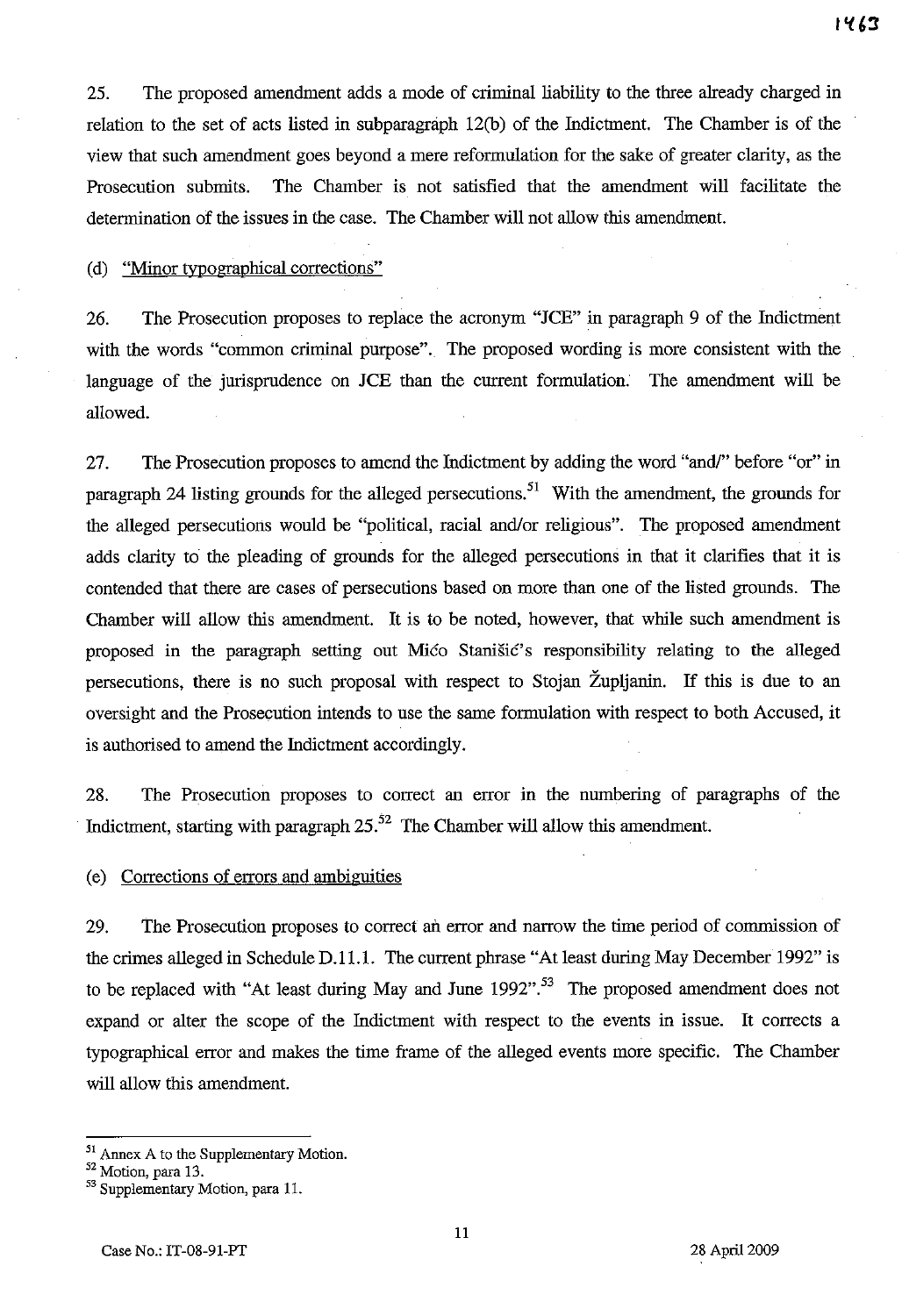30. The Prosecution proposes to amend references to the location of Novi Izvor and submits that the current formulation is ambiguous.<sup>54</sup> This location is referred to in three Schedules and the Annex to the Indictment as "the Novi Izvor factory".<sup>55</sup> or the "Novi Izvor company".<sup>56</sup> The Prosecution proposes to replace each of these references with two references: the "Novi Izvor administration building" and the "Novi Izvor factory".<sup>57</sup> It submits that in the course of its investigations it became clear that the witnesses whose statements refer to Novi Izvor in fact spoke of two distinct buildings belonging to the Novi Izvor company, the company's administration building in Zvornik and the company's factory on the way to the nearby village of Karakaj.<sup>58</sup> The Stanisic Defence contends that as a result of the proposed amendment one location would become two.<sup>59</sup> The Chamber notes that the location or locations in issue are described in the Indictment as a "factory" or a "company", both of which could be understood as consisting of more than one building, including an administration building. It is true that the way the Novi Izvor facility or facilities are described suggests one location with respect to each crime alleged, rather than two distinct locations. However, the witness statements on which the Prosecution based its allegations relating to Novi Izvor and which have been disclosed to the Defence for each Accused, apparently distinguish two facilities belonging to the company. The Defence has thus been on notice that the name "Novi Izvor" refers to more than one facility. The proposed amendment may prevent confusion and enhance the specificity of pleading. In addition to this amendment, the Prosecution proposes to add to the Annex to the Indictment the name of a victim of the alleged killing at the "Novi Izvor factory". The Indictment only refers to "persons whose identities at this time are either not known or cannot be confirmed by the Prosecution". The addition of this name will thus add clarity to the pleading of the alleged killing at Novi Izvor. The Chamber will allow the amendments relating to Novi Izvor.

31. The Prosecution proposes to supplement the reference to the "Vlasenica Civil Defence Warehouse" with the words "Prison next to the Vlasenica SJB building". It submits that some witnesses referred to the location in issue as the "MUP Prison", apparently on account of its proximity to the Vlasenica Public Security Station ("SJB"), and that the proposed amendment would prevent confusion.<sup>60</sup> The Chamber notes that the Indictment describes with sufficient clarity the alleged detention facility of "Vlasenica Civil Defence Warehouse".<sup>61</sup> The fact that some witnesses may refer to that location differently may be explored with them when they appear to

<sup>54</sup> Supplementary Motion, para 12.

<sup>55</sup> Schedule B.14.5.

<sup>56</sup> Schedule C.18.5; Schedule D.17.4.

<sup>&</sup>lt;sup>57</sup> Supplementary Motion, para 12; Annex A to the Supplementary Motion.

<sup>58</sup> Supplementary Motion, para 12.

<sup>59</sup> Stanišić Response to the Supplementary Motion, para 12.

<sup>60</sup> Supplementary Motion, para 13.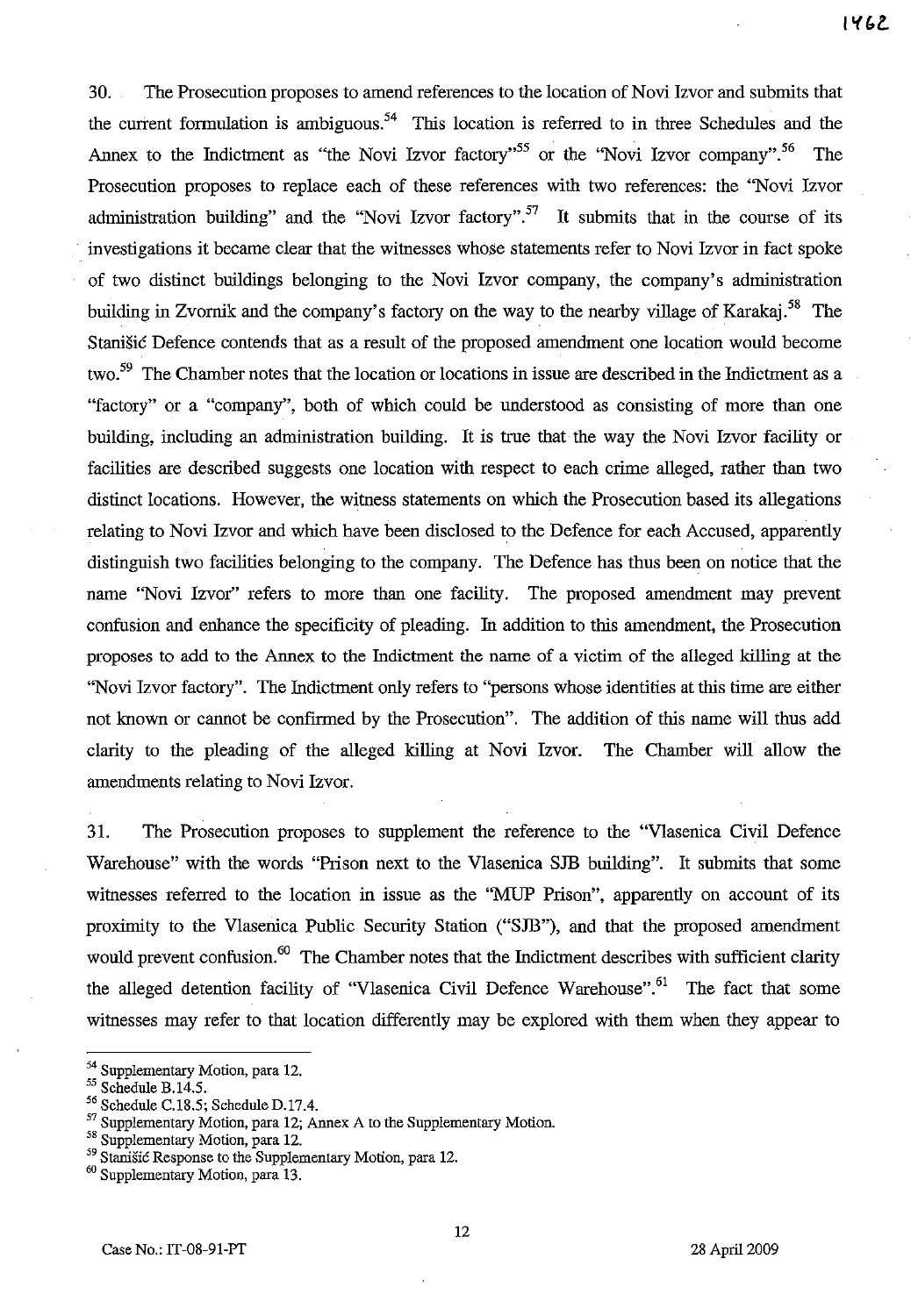testify. The Chamber is not satisfied that this proposed amendment would facilitate the determination of the issues in the case. It will not allow the amendment.

32. The Prosecution seeks leave to add the names of several non-Serbs allegedly massacred near Nova Kasaba after being taken from the Vlasenica Civil Defence Warehouse.<sup>62</sup> The Chamber notes that the Annex to the Indictment does not identify the victims and only refers to "32 men" allegedly killed at that location. The indication of the names of some of them adds clarity to the pleading of that crime. The Chamber will allow this amendment.

33. The Prosecution proposes to replace in item 8.1 of Schedule B the reference to "the SUP building in Bileca" with "the Bileca SJB building/building behind the SJB building". It submits that the men killed in Bileca in October 1992 had been brought to die in a building located approximately ten meters away from the Bileca SJB building, where they had previously been detained and severely beaten. $63$  The Stanisic Defence contends that this amendment results in adding one location to the Indictment.<sup>64</sup> However, the Prosecution does not suggest that an additional incident of killing occurred in Bileca during the Indictment period.<sup>65</sup> In addition, the Chamber notes that item 8.1 in Schedule C includes "the SJB building in Bileca *and the building behind the SJB*" as one of the three detention facilities in Bileca.<sup>66</sup> Item 8.1 in Schedule D also refers to "the SJB Bileca *and prison behind the SJB building".* 67 The proposed amendment does not thus result in the addition of a new location or a new crime site to the Indictment. The amended passage describes with greater specificity the location of the killing incident that allegedly occurred in Bileca in October 1992, and makes the allegation consistent with the other allegations relating to the same location contained in Schedules C, and  $D<sup>68</sup>$ . The Chamber will allow this amendment.

34. The Prosecution proposes to correct the dates of crimes allegedly committed in four detention facilities in Donji Vakuf and listed in Schedules B.2, C.2 and D.2 so that they correspond with the dates of which the Chamber took judicial notice in its "Decision on Judicial Notice" of 14 December 2007. The Prosecution submits that it does not intend to lead additional evidence on these crimes unless the Defence challenges these adjudicated facts.<sup>69</sup> The Chamber agrees that the

<sup>61</sup> Schedule B.13.4; Schedule C.15.4; Schedule D.15.4.

<sup>62</sup> Supplementary Motion, para 13.

<sup>&</sup>lt;sup>63</sup> Supplementary Motion, para 14.

<sup>&</sup>lt;sup>64</sup> Stanišić Response to the Supplementary Motion, para 26.

<sup>&</sup>lt;sup>65</sup> The Chamber notes that the Prosecution does not propose to add a new item in Schedule B.

<sup>&</sup>lt;sup>66</sup> Indictment, p 27 (emphasis added).

 $67$  Indictment, p 33 (emphasis added).

<sup>&</sup>lt;sup>68</sup> The Chamber notes that the building in Bileca is referred to in Schedule B as a "SUP building". However, Schedules C and D refer to what appears to be the same building as an "SJB building".

Supplementary Motion, para 15.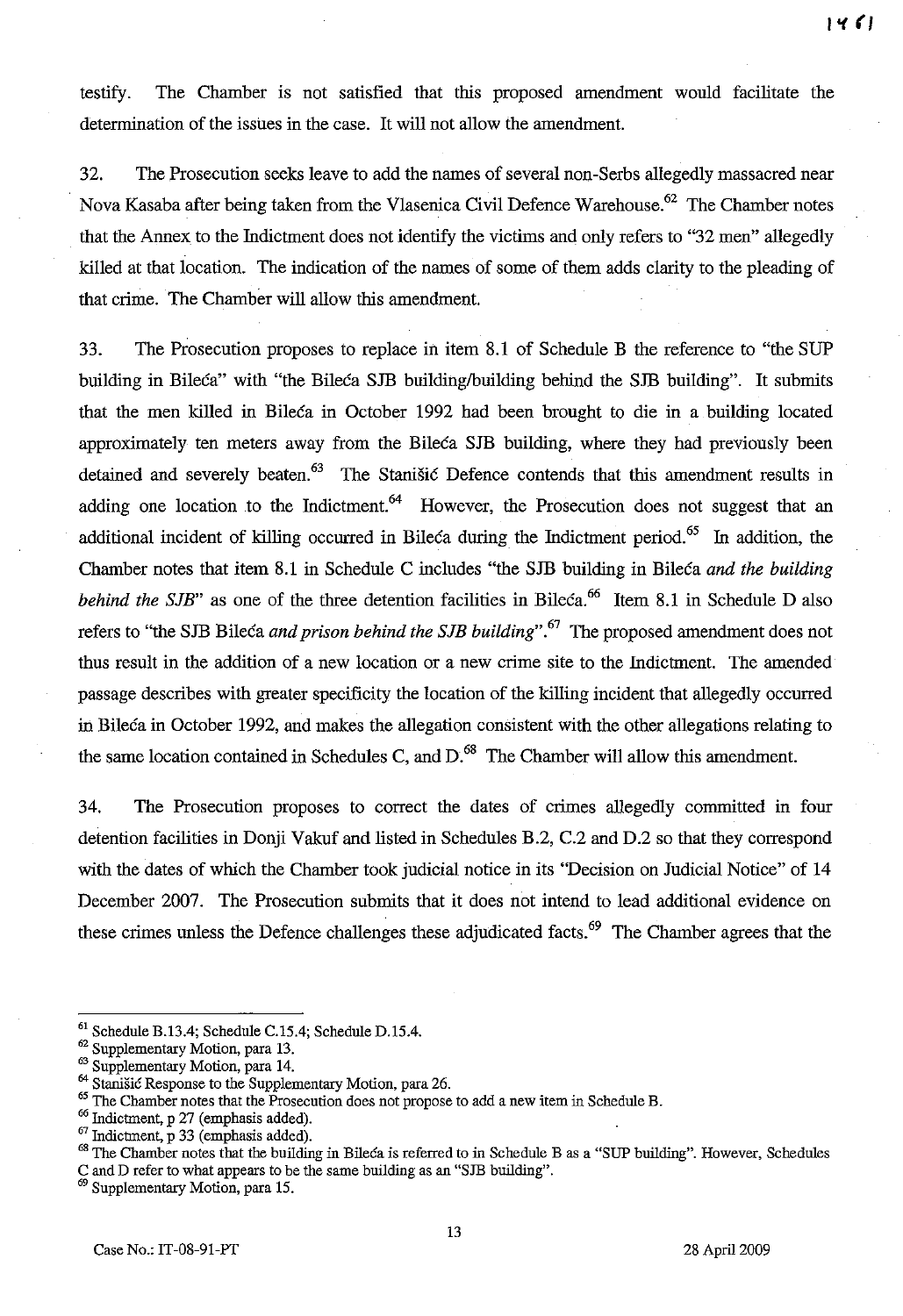proposed amendments align the Indictment with the adjudicated facts.<sup>70</sup> It will allow the amendments.

35. The Prosecution proposes to correct dates relating to Luka camp in Brčko. It submits that the supporting material disclosed with the original indictment suggests that the camp began operating by 4 May 1992, and not 7 May 1992 as currently indicated. The Prosecution proposes to change the date on which the alleged killings in the Luka camp began from 8 to 4 May 1992.<sup>71</sup> The Chamber notes that regardless of whether the supporting material suggests otherwise, the Defence could reasonably expect that it was the Prosecution case that the Luka camp began operating and the killings were committed in it on the dates indicated in the Indictment. The proposed amendment may result in the inclusion of killing incidents that are not currently charged and of which the Defence has not received an adequate notice. Such killing incidents may constitute a basis for conviction that is distinct from any already alleged in the Indictment. Having regard to the fact that trial in this case is expected to commence before the summer recess,<sup>72</sup> the Chamber is of the view that this amendment, introducing a new charge, would delay the start of trial and thus result in prejudice to both Accused. The Chamber will not allow this amendment.

## (f) Amendments adding new charges to the Indictment

36. The Prosecution seeks to extend in Schedule B.13.1 the time period in which killings were allegedly committed in Susica Camp in Vlasenica, to 30 September 1992. The current timeframe ends in August 1992, which, the Prosecution submits, excludes the alleged killing of 140 camp detainees at the time of the disbanding of the camp. The Prosecution submits that the omission to include these alleged killings was an "oversight" and asserts that the Accused have had notice of the Prosecution's intention to lead evidence on the killings. Further, the Prosecution submits that the incident falls within the time period indicated in Schedule C.15.3, listing detention facilities, and evidence of it is therefore admissible under Count 1.73 The Stanisic Defence observes that the proposed amendment would add a major incident to the charges and that this incident has been known to the Prosecution for four years. It contends that "in the absence of pleadings to that effect in the indictment, evidence pertaining to this incident is not admissible".<sup>74</sup> The Chamber finds that the proposed amendment does not merely add a new factual allegation, but constitutes a new charge, as it introduces a basis for conviction that is factually and legally distinct from any already alleged in the Indictment. It is of no relevance that the incident allegedly occurred in the time

 $70$  The Chamber will proceed on the understanding that the building termed "the SJB building" in Schedules C.2.1 and D.2.1 is the same building referred to in adjudicated facts 578-579 as "the SUP building".

<sup>&</sup>lt;sup>71</sup> Supplementary Motion, para 16; Schedule B, item 9.1; Schedule C, item 10.2.

 $72$  Status Conference of 20 March 2009, T 15.

<sup>73</sup> Supplementary Motion, para 18.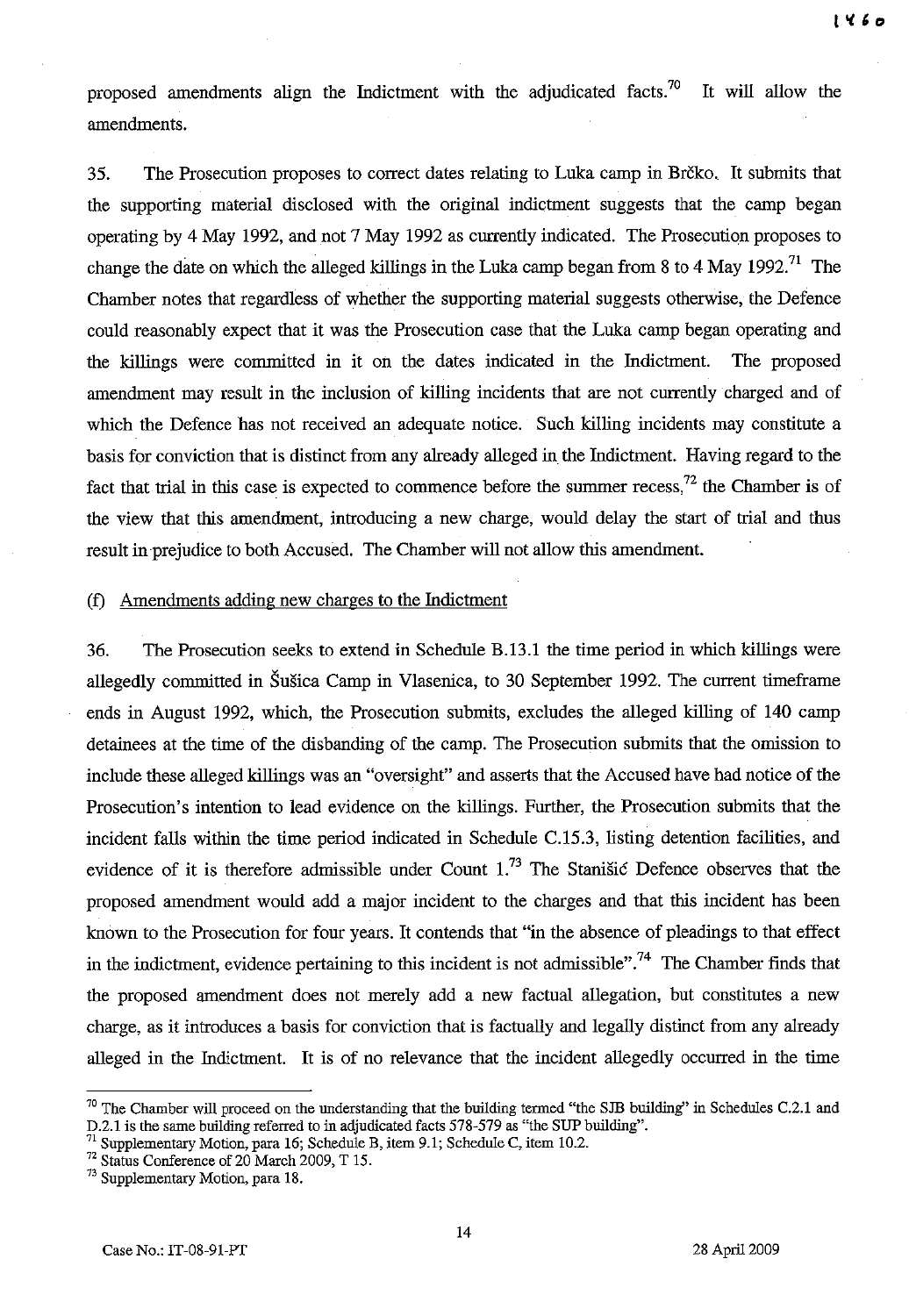period indicated in Schedule C.IS.3, as that Schedule only relates to the alleged unlawful detention, a crime underlying the charge of persecutions (Count 1). As regards the Stanisic Defence's argument concerning the admissibility of evidence, the Chamber notes that evidence relating to the alleged killing incident in Susica camp may also be relevant to other issues in the case and its admissibility does not depend on whether the proposed amendment is allowed or not.

37. The Prosecution proposes to add Banja Luka municipality to Schedules F and G, which would charge the Accused with additional persecutory acts under Count 1. The Prosecution observes that Banja Luka is already included in the allegations under Count 1 of the Indictment and that persecutory acts in two detention facilities, forcible transfer and deportation are already explicitly charged in relation to this municipality. The Prosecution submits that the charged acts of persecution are intertwined with those persecutory acts that it seeks to add. The Prosecution contends that the issue of persecution in this municipality has become significantly more material since the joinder of the Accused Župljanin.<sup>75</sup> The Stanišić Defence contends that the absence of these persecutory acts from the indictment against the Accused Stanisic demonstrates that they have no connection to him. The Stanisic Defence recalls its previous submissions to the effect that the defence of the Accused Stanisic ought not to be prejudiced by the joinder with the Accused  $\tilde{Z}$ upljanin.<sup>76</sup> The Chamber observes that while other acts underlying the charge of persecutions are alleged with respect to the municipality of Banja Luka, Schedules F and G relate to different acts than those already charged. The Chamber finds that the proposed amendment does not merely add new factual allegations, but constitutes a new charge, as it introduces a basis for conviction that is factually and legally distinct from any already alleged in the Indictment.<sup>77</sup>

38. The Prosecution proposes to include the Krings Hall as an additional detention facility in Schedules C and D. It argues that this detention facility "was inadvertently left off the schedules", and that this amendment is necessary to attain a "complete understanding of the network of detention facilities that had developed in and around Sanski Most" during the Indictment period. The Prosecution submits that detainees were unlawfully held in the Krings Hall between May and August 1992, and that they were severely beaten by Bosnian Serb police officers.<sup>78</sup> The Chamber notes that the Krings Hall is a detention facility entirely distinct from the others alleged to have

 $74$  Stanišić Response to the Supplementary Motion, para 43.

<sup>75</sup> Supplementary Motion, para 19.

<sup>&</sup>lt;sup>76</sup> Stanišić Response to the Supplementary Motion, para 43.

 $77$  The Chamber also notes that "although persecution often refers to a series of acts, a single act may be sufficient", as long as the necessary requirements are met; *Prosecutor v. Mitar Vasilijevie,* Case No.: IT-98-32-A, Appeal Judgement, 25 February 2004, para 113; *Prosecutor v. Milan Martie,* Case No.: IT-95-11-T, Judgement, 12 June 2007, para 117; *Prosecutor v Mieo Stanisie,* Case No. IT -04-79-PT, *Prosecutor v Stojan Zupljanin,* Case No. IT-99-36/2-PT, "Decision on Prosecution's Motion for Joinder and for Leave to Consolidate and Amend Indictments", 23 September 2008, footnote 110.

<sup>&</sup>lt;sup>78</sup> Supplementary Motion, para 21.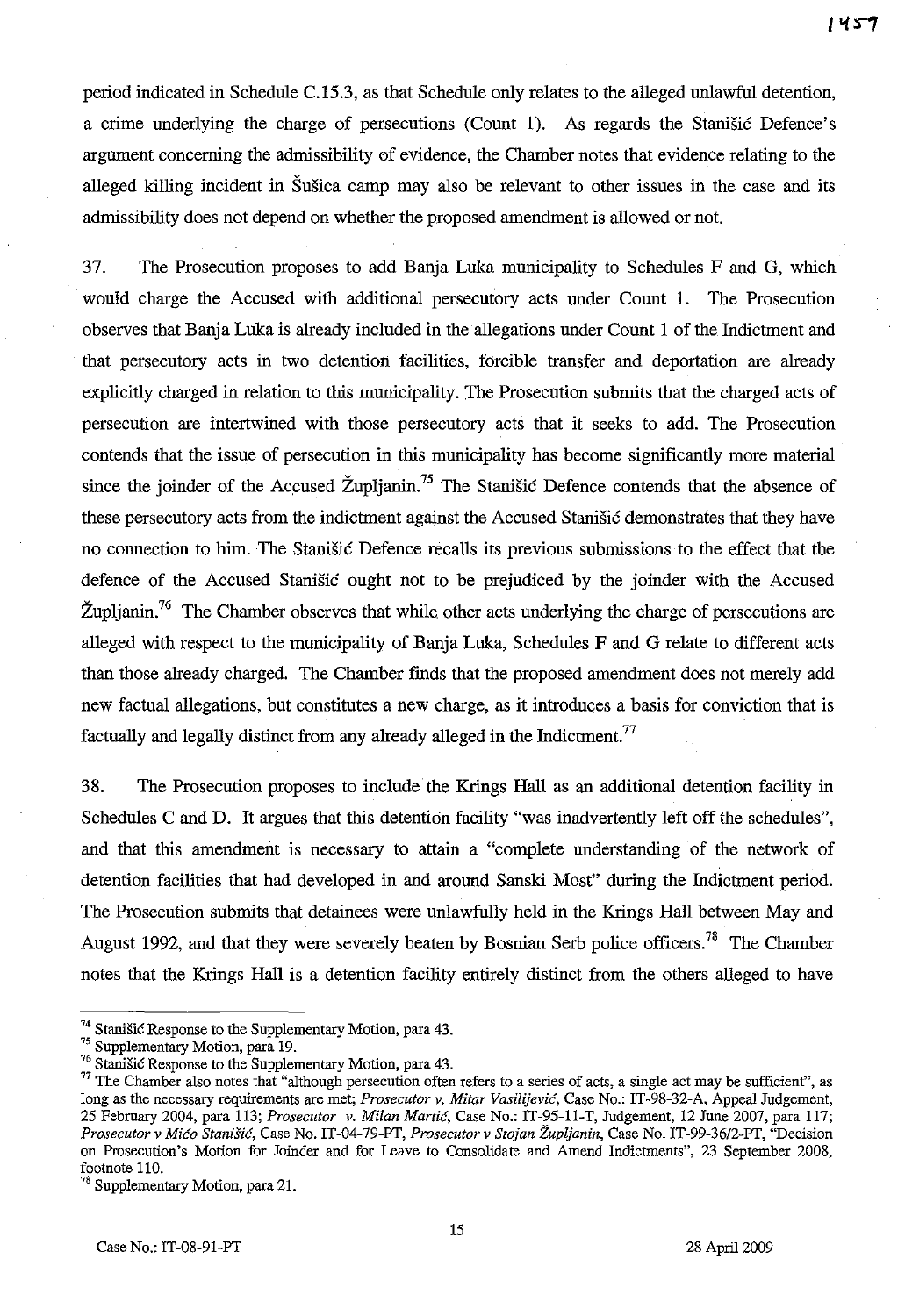existed in the Sanski Most municipality. Moreover, the time period during which persons were allegedly detained at the Krings Hall is wider than the time period for the alleged unlawful detention in the other detention facilities located in that municipality.<sup>79</sup> The Chamber thus finds that this proposed amendment does not merely add a new factual allegation but constitutes a new charge, as it introduces a basis for conviction that is factually distinct from any already alleged in the Indictment, and will expose the Accused to an additional risk of conviction. Moreover, the Prosecution's submission that it "inadvertently" overlooked the Krings Hall when listing the detention facilities located in the Sanski Most municipality militates against allowing the proposed amendment. In this regard, the Chamber reiterates that the diligence of the Prosecution in advancing the case is a relevant factor when assessing whether the delay resulting from a request to amend the indictment would be undue.<sup>80</sup>

39. The Prosecution also proposes to add to Schedule A a killing incident in which members of three non-Serb families were allegedly killed in the city of Bijeljina around 24 September 1992. The Prosecution submits that a further investigation into this killing was initiated upon reception in 2008 of information suggestiug that Mico Stanisic was present in Bijeljina when the killing incident occurred. As a result of the investigation, the Prosecution allegedly received evidence from the authorities of Bosnia and Herzegovina, and subsequently disclosed it to the Stanisic and Zupljanin Defence in August and October 2008 respectively.<sup>81</sup> Moreover, the Prosecution contends that the Accused have been put on notice of this crime through the disclosure of a witness statement.<sup>82</sup> The Chamber notes that several alleged killing incidents are listed in Schedule A. However, none of these incidents took place in the Bijeljina municipality. The Indictment only refers to the alleged crime of unlawful detention with respect to this municipality. The Chamber thus finds that this proposed amendment constitutes an entirely new factual allegation. The addition of this killing incident in Schedule A introduces a basis for conviction that is factually distinct from any already alleged in the Indictment and therefore results in the inclusion of a uew charge. The Chamber also stresses that the indictment is the primary accusatory instrument.<sup>83</sup> In the circumstances, the mere disclosure of material to the Defence cannot be regarded as adequate notice of a charge against the Accused if that charge is not specifically set out in the Indictment.

 $79$  Annex A to the Supplementary Motion, Schedule C.6.

<sup>80</sup>*See supra* para 13.

<sup>&</sup>lt;sup>81</sup> Corrigendum to the Supplementary Motion, para 1. According to the Prosecution, this killing incident is "among the clearest demonstrations of Stanišić's direct authority over the physical perpetrators of crimes", Reply to the Stanišić Response to the Supplementary Motion, para 5.

<sup>&</sup>lt;sup>2</sup> Supplementary Motion, para 22.

<sup>83</sup>*See Prosecutor v. Andre Ntagerura et aI.,* Case No. ICTR-99-46-A, Appeal Judgement, 7 July 2006 *("Ntagerura*  Appeal Judgement"), para 114.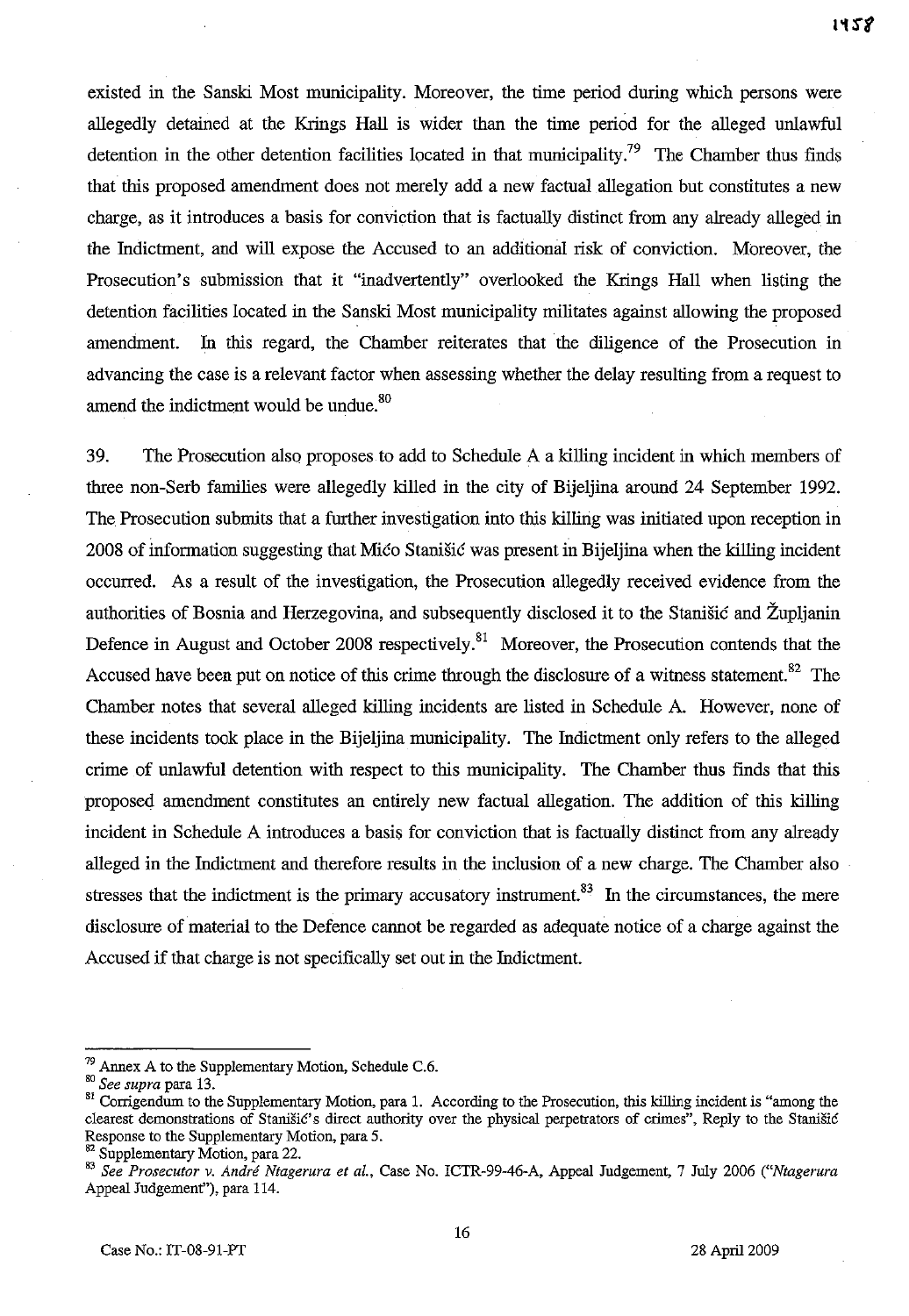40. The Prosecution finally proposes to add to Schedule B a killing incident in which five non-Serb detainees were allegedly killed at the SJB building in Gacko between June and July 1992. The Prosecution submits that "although this incident was accidentally left off Schedule B, it was included in the supporting material with the original Indictment and was mentioned in the Prosecution's pre-trial brief as well as in a Rule 65ter witness statement summary included in that brief'. It contends that the Accused thus received sufficient notice of the Prosecution's intent to lead evidence on this incident.. The Prosecution further alleges that this killing incident is already included in Schedules C.12.1 and D.12.1. $^{84}$  The Stanišic Defence responds that the Prosecution failed to act with the required diligence when preparing the Indictment.<sup>85</sup> Schedule B lists two other killing incidents that allegedly occurred in the Gacko municipality during the Indictment period. The killing incident which the Prosecution seeks to add to Schedule B is entirely distinct from these other incidents. The Chamber also notes that, while Schedules C and D refer to crimes allegedly committed at the SJB building in Gacko, Schedule C only pertains to the crime of unlawful detention, and Schedule D only pertains to the crime of torture, cruel treatment or inhumane acts committed in detention facilities. The Chamber thus cannot accept the assertion of the Prosecution that the killing incident in issue was already contained in the Indictment. The Chamber is of the view that the addition of this incident in Schedule B introduces a basis for conviction that is factually distinct from any already alleged in the Indictment and results in the inclusion of a new charge. Furthermore, the fact that this incident was referred to in the supporting material to the original indictment and mentioned in the Prosecution's Pre-Trial Brief with respect to the Accused Stanišić cannot be regarded as adequate notice to the Stanišić and Župljanin Defence that this incident would become a new charge against the Accused. The Chamber emphasises that the pre-trial brief serves the purposes of addressing the relevant factual and legal issues by developing the Prosecution strategy at trial. It does not substitute for an indictment in identifying the charges against an accused.<sup>86</sup>

41. The Chamber notes that allowing the five amendments adding new charges would lead to significant delays in the proceedings, as the procedures envisaged in Rule 50(B) would need to be initiated. This militates against allowing the amendments.<sup>87</sup> The Chamber also finds that these amendments will not facilitate the determination of the issues in the case. Further, the Prosecution's acknowledgement that it "inadvertently" excluded some charges from the Indictment reveals an undeniable lack of diligence. Finally, it is of great significance that the trial is expected

<sup>84</sup> Supplementary Motion, para 23.

<sup>85</sup> Stanišić Response to the Supplementary Motion, para 47.

<sup>86</sup> See Stanišić and Simatović Decision, para 108; see also Ntagerura Appeal Judgement, para 32.

<sup>87</sup>*See supra* para 14.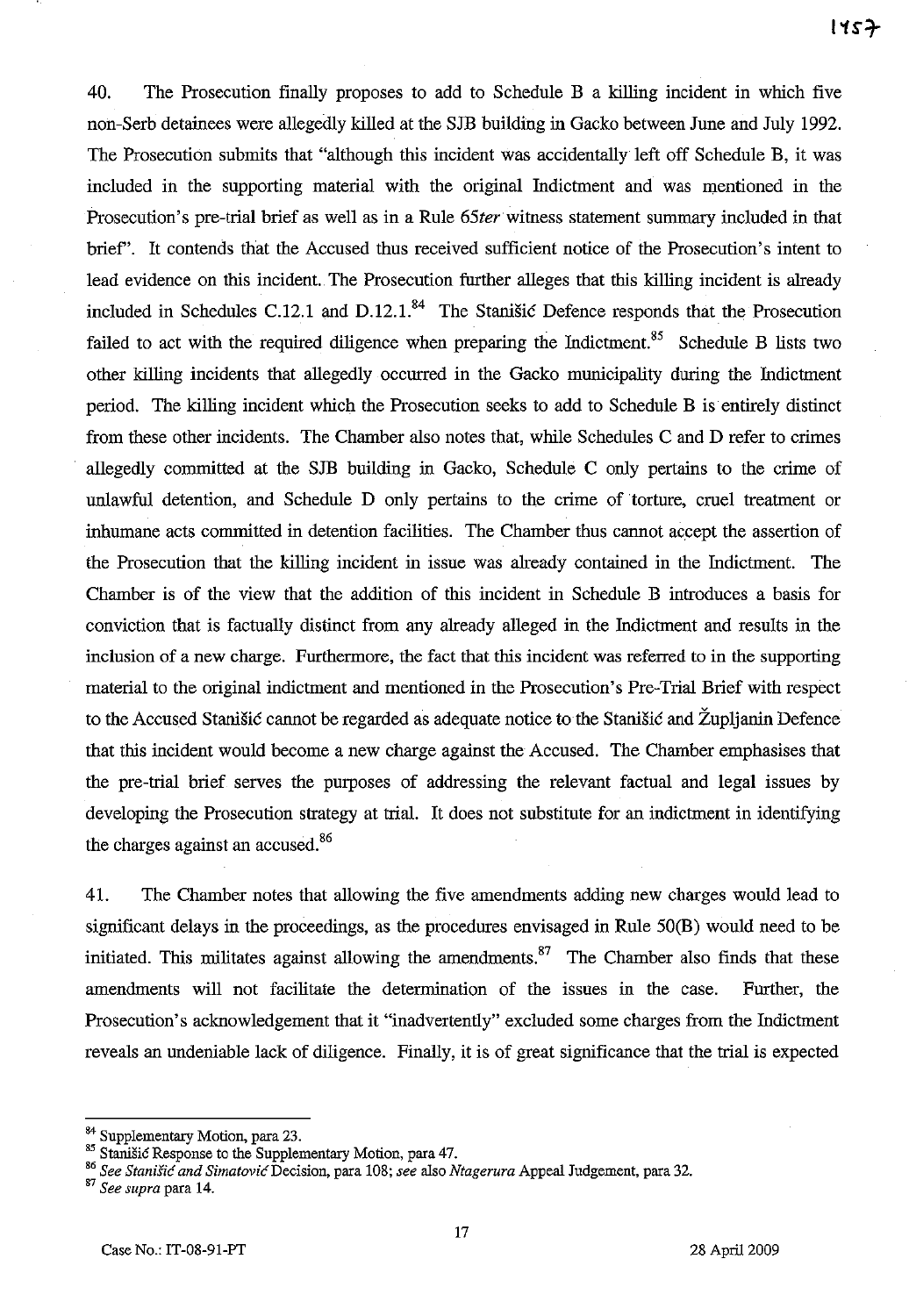to start before the summer recess.<sup>88</sup> While the new charges are of limited scope, the fact that they are distinct from the allegations already existing in the Indictment will require the Stanisic and Zupljanin Defence to start entirely new investigations. In light of the scope of the Indictment as well as the short period of time left for the Stanisic and Župljanin Defence to prepare their defence before the start of the trial, the addition of the five new charges may deprive the Accused of an adequate opportunity to prepare an effective defence.

42. When viewed in light of the circumstances of the case as a whole, the Chamber finds that the addition of the five new charges to the Indictment at this stage would result in unfair prejudice to the Accused. Accordingly, the Chamber declines to examine whether the proposed amendments are supported by material meeting the *prima facie* standard set forth in Article 19 of the Statute. Leave to add the five new charges is denied.

43. In addition, the Prosecution submits that the evidence pertaining to the new allegations is relevant to already existing charges under the counts of the Indictment and as evidence of a widespread and systematic attack.<sup>89</sup> In its Reply, the Prosecution expresses its intention to lead evidence related to these new charges even if the Chamber denies that they be included in the Indictment.<sup>90</sup> As discussed earlier, the fact that an amendment has not been allowed does not automatically preclude the admissibility of evidence relating to that amendment. Such evidence may be relevant to other issues in the case.

### (g) Other errors

44. The Chamber has itself found a nmnber of errors in the Indictment, which may require amendments by the Prosecution. It observes that the lists of municipalities in which crimes charged in respect of each Accused were allegedly committed do not correspond with the municipalities listed in the Schedules to the Indictment. The municipality of Skender Vakuf features in Schedule B among the municipalities in which killings related to detention facilities are alleged, although it is not listed among "the Municipalities" or "the ARK Municipalities" where crimes with which the Accused Mico Stanišic and Stojan Župljanin are charged, respectively, were allegedly committed.<sup>91</sup> Similarly, the municipality of Bijeljina is included in Schedule C, but not among "the Municipalities".<sup>92</sup> In order to harmonise the text of the Indictment with the content of the Schedules, it is necessary to add the municipality of Skender Vakuf to the list of "Municipalities" in

<sup>&</sup>lt;sup>88</sup> Status Conference of 20 March 2009, T 15.

<sup>&</sup>lt;sup>89</sup> Supplementary Motion, para 27.

<sup>&</sup>lt;sup>90</sup> Reply to the Stanišić Response to the Supplementary Motion, para 4.

<sup>&</sup>lt;sup>91</sup> Indictment, paras 11 and 12.

<sup>&</sup>lt;sup>92</sup> Indictment, para 11.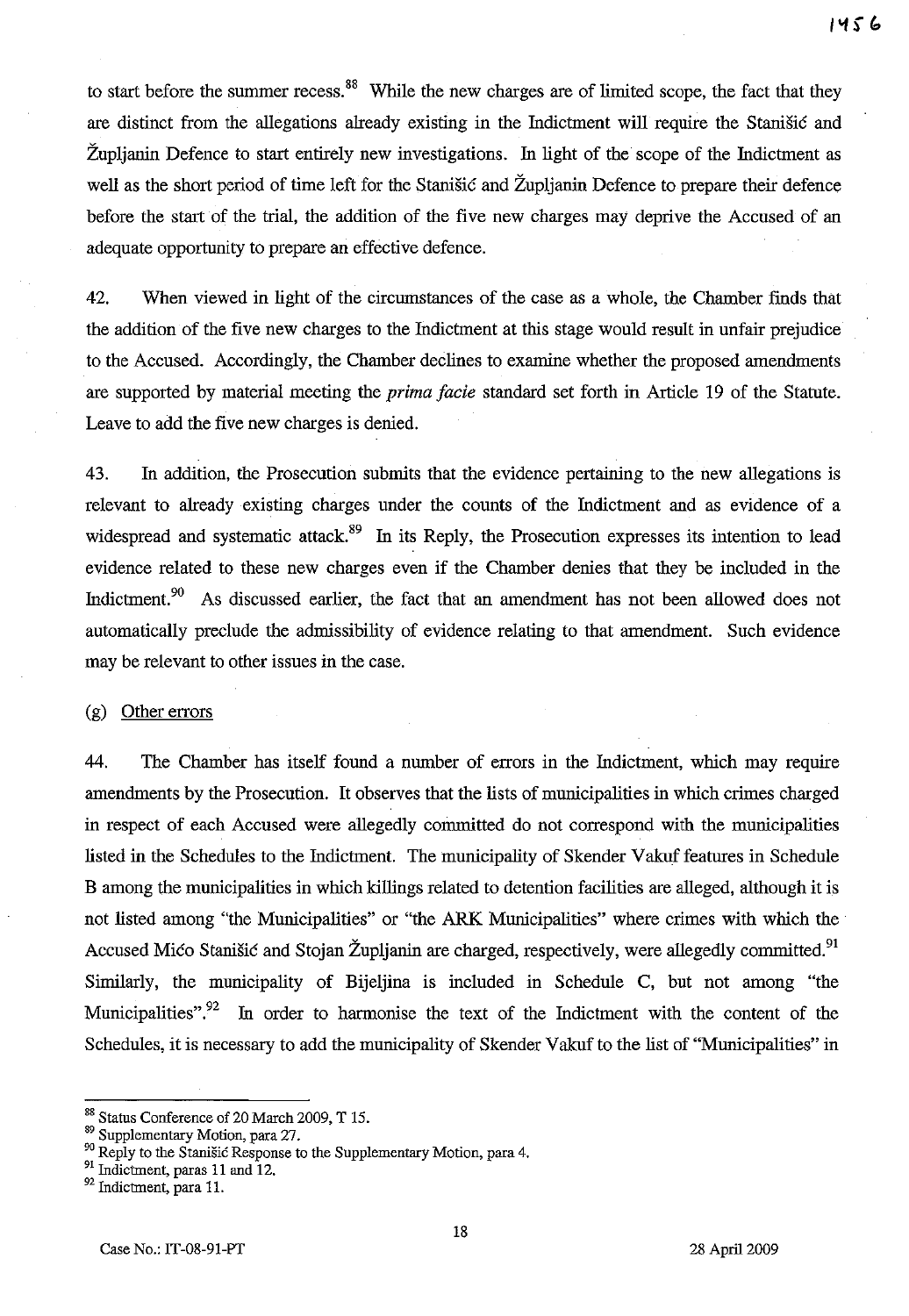paragraph 11 of the Indictment and "ARK Municipalities" in paragraph 12. The municipality of Bijeljina must be added to the list of "Municipalities" in paragraph 11.

45. At the end of paragraph 30 of the Indictment, the legal basis of Count 4 is not fully provided. The words "punishable under Articles 3," should be added before "7(1) and 7(3) of the Statute".

46. Paragraphs 37 and 39 of the Indictment refer to "the towns and villages as listed in Schedule G". However, Schedule G only lists municipalities. The words "in the municipalities" should replace the word "as" before the words "listed in Schedule G".

47. The Chamber takes note of different references to a location in the Vogošća municipality. In Schedule C.16.1, there is reference to "Plana's house (Planina Kuča) in Svrake". In Schedule D.16.1, what appears to be the same location is referred to as "Planjo's house/Planina Kuća". These references should be harmonised.

. 48. In Schedule **D,** listing alleged "[t]orture, cruel treatment or inhumane acts in Detention Facilities", it is alleged, in respect of the municipality of Vlasenica, that "[a]t least 32 men were executed in the place called Nova Kasaba after being taken out of the warehouse". The killing is alleged to have taken place at a location different from the detention facility of the Civil Defence warehouse, to which the entry refers. The Chamber notes that the "killing of a number of men taken away from the Civil Defence Warehouse" in the municipality of Vlasenica is included in Schedule B, listing "[k]illings related to detention facilities". This would be a more suitable place for the reference to the alleged killing at Nova Kasaba. The last sentence of Schedule D.15A should thus be moved to Schedule B.13A.

# 5. Disposition

For the foregoing reasons and pursuant to Rules 50, 54 and *126bis* of the Rules, the Chamber

(1) **GRANTS** leave to the Prosecution and the Stanisic Defence to exceed the prescribed word limit in the Supplementary Motion and the Stanisic Response to the Supplementary Motiou;

(2) **GRANTS** leave to the Prosecution to reply to the Stanisic Response to the Supplementary Motion and to the Zupljanin Response to the Motion;

(3) **DECLINES** to consider the Stanisic and Zupljanin Rejoinders;

(4) **GRANTS** the Motion and the Supplementary Motion **IN PART** in that it grants leave to amend the Indictment as follows:

Case No.: IT-08-91-PT 28 April 2009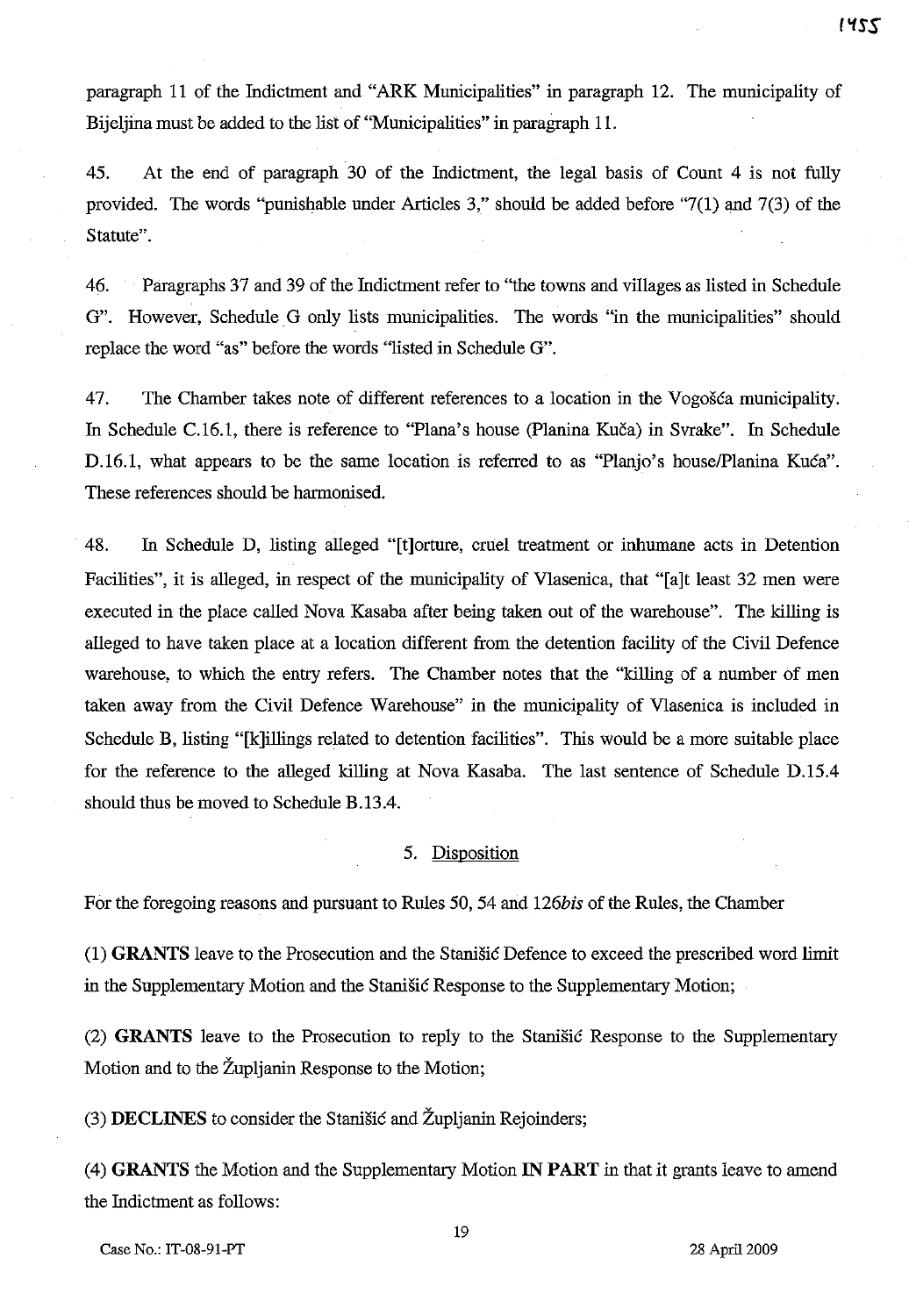(a) a passage with information about the alleged intent of both Accused in relation to the alleged JCE shall be added in paragraph 13 of the Indictment, as specified in Annex A to the Motion;

(b) paragraph 14 shall be amended so that it properly pleads the third form of JCE, as specified in Annex A to the Motion;

(c) passages with information about the alleged *mens rea* of both Accused with respect to aiding and abetting, instigating, planning and ordering shall be added in paragraphs 15 and 16, as specified in Annex A to the Motion;

(d) a passage containing an express pleading of "effective control" shall be added in paragraph 22, as specified in Annex A to the Motion;

(e) the acronym "JCE" shall be replaced with the words "common criminal purpose" in paragraph 9, as specified in Annex A to the Motion;

(f) the word "and/" shall be added before the word "or" in paragraph 24, as specified in Annex A to the Motion, and, if the Prosecution intends to make a similar amendment with respect to Stojan Župljanin, the same shall be done in the sentence concerning that Accused;

(g) the time period of the alleged commission of crimes shall be amended in Schedule D.ll.1, as specified in Annex B to the Supplementary Motion;

(h) the references to the location of Novi Izvor shall be amended in Schedules B, C and D, and in the Annex to the Indictment, as specified in Annex B to the Supplementary Motion;

(i) the names of the non-Serbs allegedly massacred near Nova Kasaba shall be added in the Annex to the Motion, as specified in Annex B to the Supplementary Motion;

G) the reference to the "SUP building in Bileca" in Schedule B shall be replaced with "the Bileca SJB building/building behind the SJB building", as specified in Annex B to the Supplementary Motion;

(k) the time period of the alleged commission of crimes in four detention facilities in Donji Vakuf and listed in Schedules B.2, C.2 and D.2 shall be amended as specified in Annex B to the Supplementary Motion;

(1) the paragraphs following paragraph 24 shall be re-numbered, as specified in Annex A to the Motion;